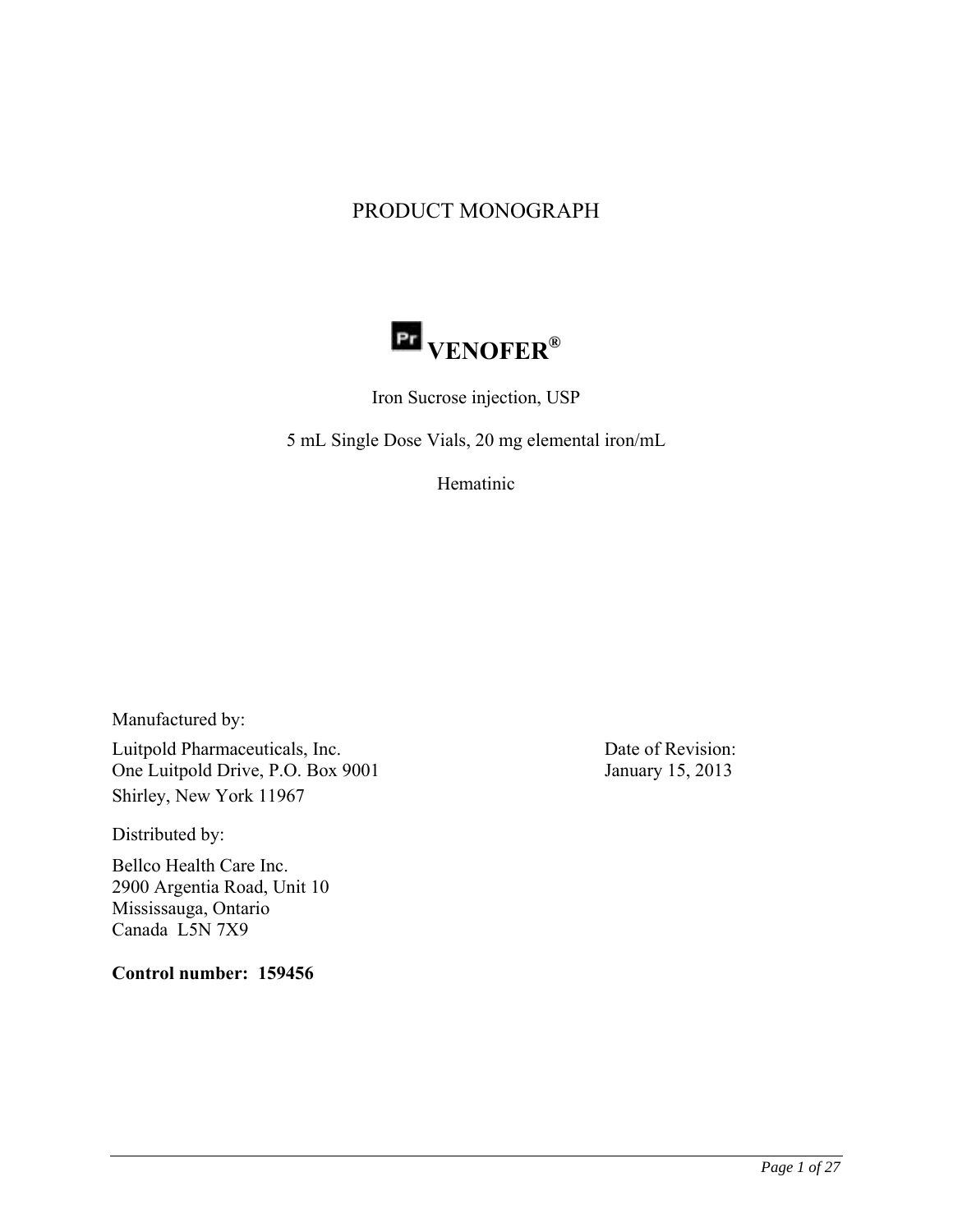# **Table of Contents**

| 25 |
|----|
| 26 |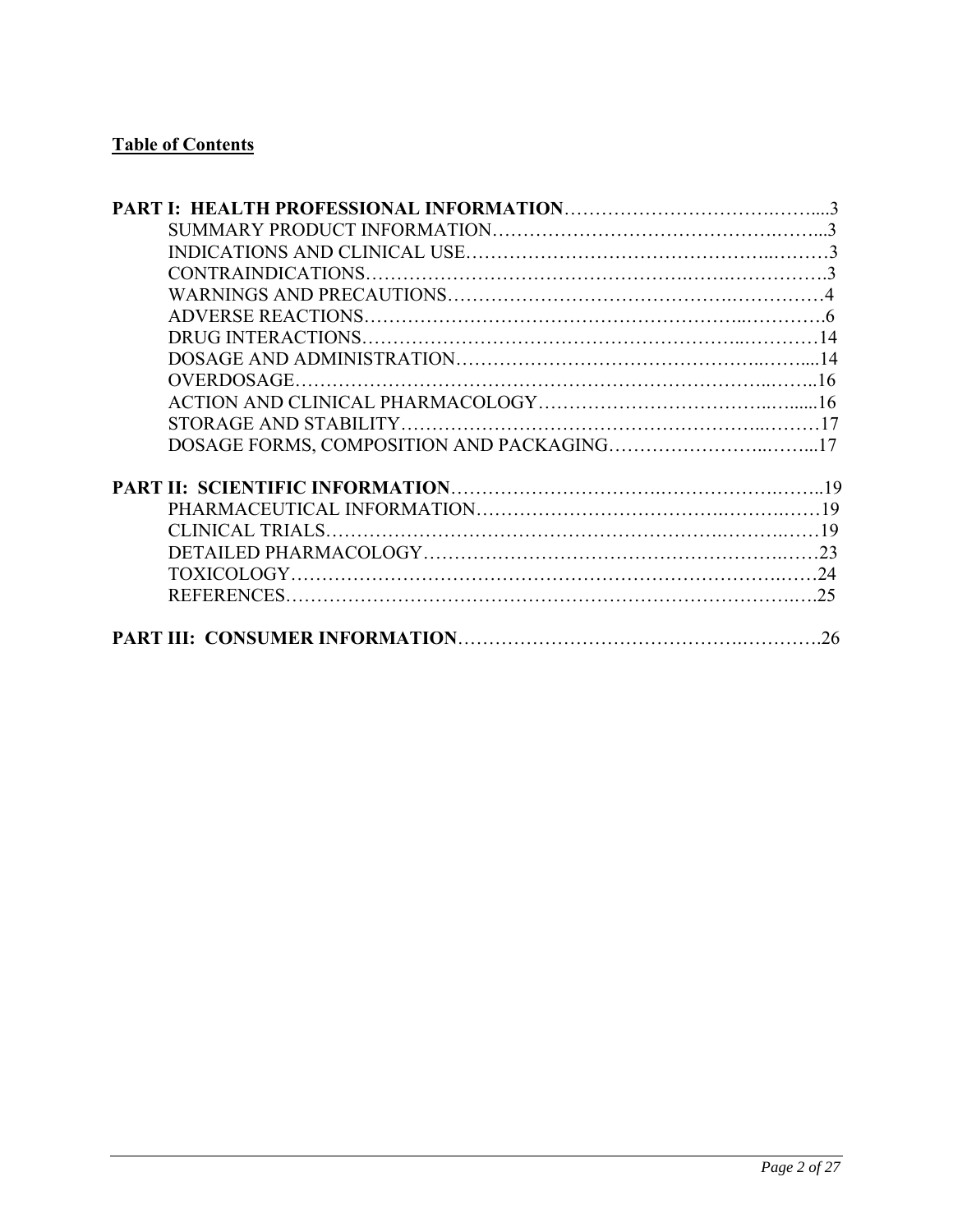# **VENOFER®**

### iron sucrose injection, USP

# **PART I: HEALTH PROFESSIONAL INFORMATION**

## **SUMMARY PRODUCT INFORMATION**

| Route of       | Dosage Form /               | <b>Clinically Relevant Nonmedicinal</b>                                                                                        |
|----------------|-----------------------------|--------------------------------------------------------------------------------------------------------------------------------|
| Administration | <b>Strength</b>             | <b>Ingredients</b>                                                                                                             |
| intravenous    | 5 mL Single Dose<br>iron/mL | water for injection<br>Vials, 20 mg elemental   For a complete listing see Dosage Forms,<br>Composition and Packaging section. |

### **INDICATIONS AND CLINICAL USE**

VENOFER (Iron Sucrose Injection, USP) is indicated in the treatment of iron deficiency anemia in the following patients:

- non-dialysis-dependent chronic kidney disease (NDD-CKD) patients receiving an erythropoietin
- non-dialysis-dependent chronic kidney disease (NDD-CKD) patients not receiving an erythropoietin
- hemodialysis dependent chronic kidney disease (HDD-CKD) patients receiving an erythropoietin
- peritoneal dialysis dependent chronic kidney disease (PDD-CKD) patients receiving an erythropoietin.

#### **Geriatrics (> 65 years of age):**

Clinical studies with VENOFER have not identified differences in unintended responses between elderly and younger patients. Nevertheless, dose selection for an elderly patient should be cautious, usually starting with lower doses, reflecting the greater frequency of decreased hepatic, renal, or cardiac function, and of concomitant disease or other drug therapy.

#### **Pediatrics:**

The safety and effectiveness of VENOFER in pediatric patients has not been established.

#### **CONTRAINDICATIONS**

The use of VENOFER (Iron Sucrose Injection, USP) is contraindicated in patients with evidence of iron overload, patients with known hypersensitivity to VENOFER, and patients with anemia not caused by iron deficiency.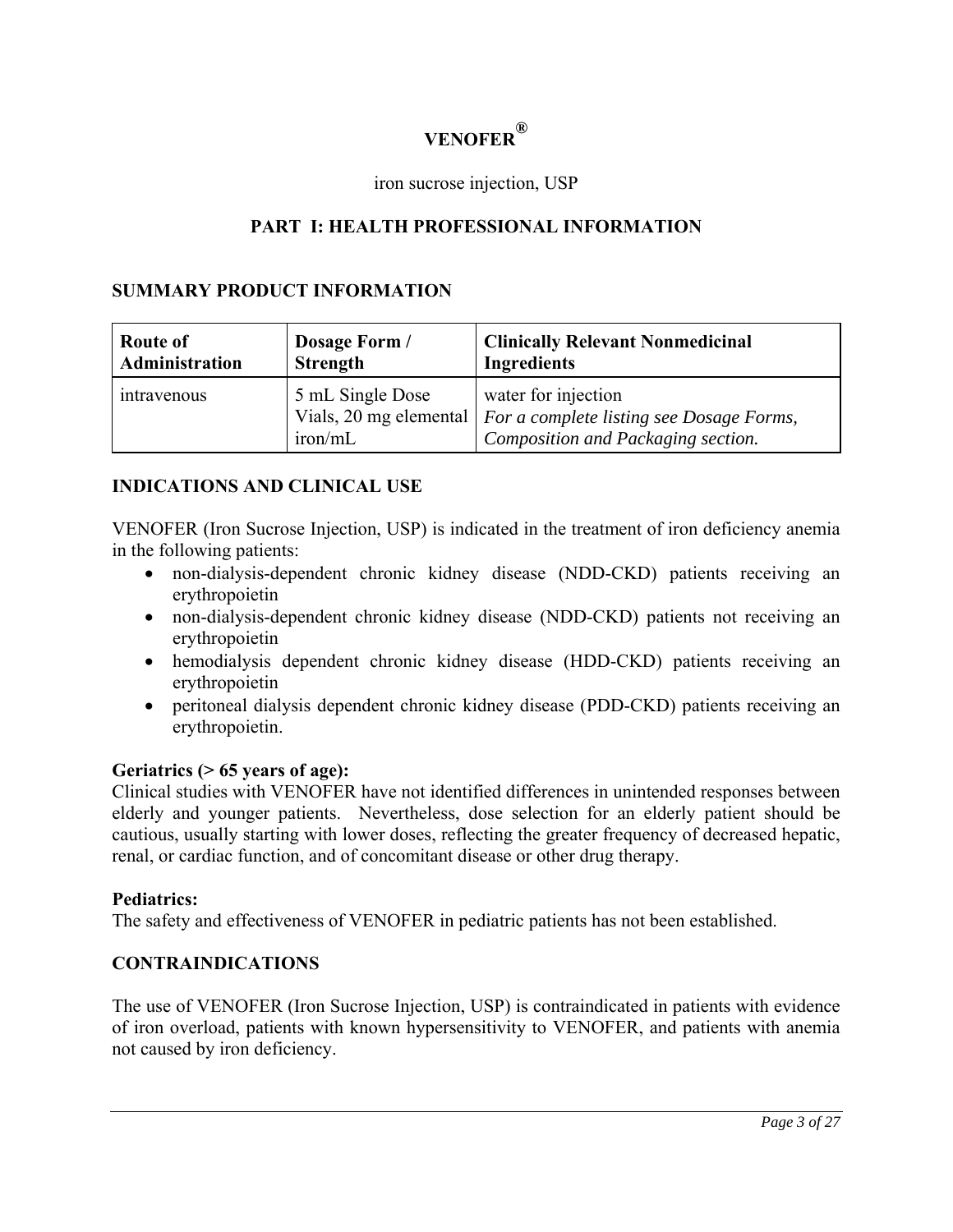# **WARNINGS AND PRECAUTIONS**

## **Serious Warnings and Precautions**

- Serious hypersensitivity reactions including life-threatening and fatal anaphylactic/anaphylactoid reactions have been reported in patients receiving intravenous iron products including VENOFER (see Hypersensitivity and Anaphylactic Reactions below).
- VENOFER should only be administered when personnel and therapies are immediately available for the treatment of anaphylaxis and other hypersensitivity reactions (see Hypersensitivity and Anaphylactic Reactions below).

# **General**

Because body iron excretion is limited and excess tissue iron can be hazardous, caution should be exercised in the administration of parenteral iron formulations, and treatment should be withheld when there is evidence of tissue iron overload. Patients receiving VENOFER (Iron Sucrose Injection, USP) require periodic monitoring of hematologic parameters, including haemoglobin, hematocrit, serum ferritin and transferrin saturation. Generally accepted guidelines recommend withholding administration of intravenous iron formulations from patients demonstrating a transferrin saturation > 50% and or serum ferritin > 800 ng/mL (see **DOSAGE AND ADMINISTRATION** and **OVERDOSAGE**). Transferrin saturation values increase rapidly after IV administration of iron sucrose; thus, serum iron values may be reliably obtained 48 hours after IV dosing.

#### **Local Reactions**:

Care must be taken to avoid paravenous infiltration. If this occurs, the infusion of VENOFER should be discontinued immediately. Ice may be applied to cause local vasoconstriction and decrease fluid absorption; massage of the area should be avoided.

#### **Carcinogenesis and Mutagenesis**

No long-term studies in animals have been performed to evaluate the carcinogenic potential of VENOFER.

The Ames test, with or without metabolic activation, *in vitro* mouse lymphoma forward mutation test, mouse micronucleus test, and *in vitro* human lymphocyte chromosome aberration test were conducted with iron sucrose. No mutagenicity or genotoxicity was demonstrated.

### **Cardiovascular**

VENOFER may cause clinically significant hypotension. Hypotension has been reported frequently in hemodialysis dependent chronic kidney disease patients receiving intravenous iron.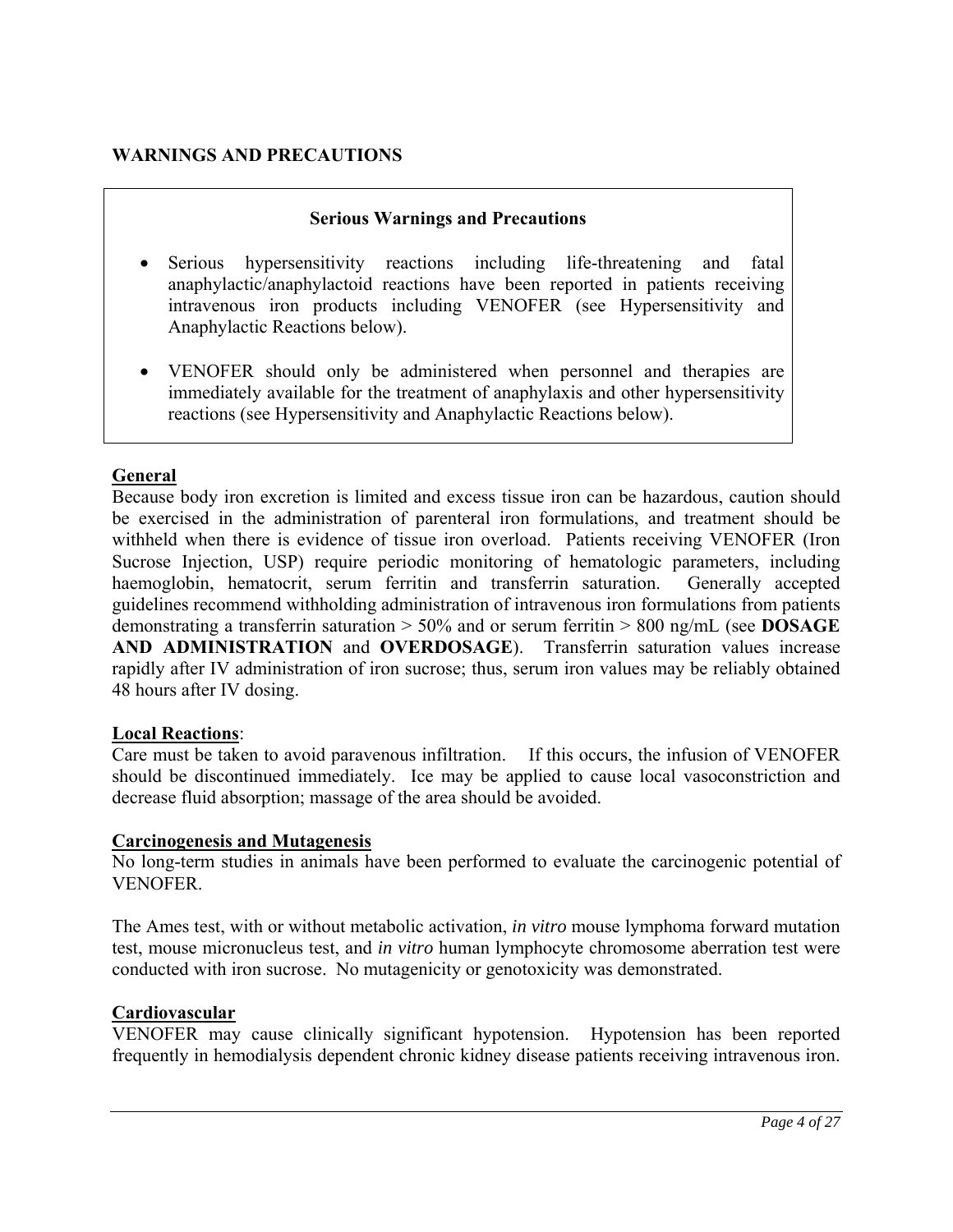Hypotension also has been reported in non-dialysis-dependent (NDD-CK) and peritoneal dialysis dependent (PDD-CK) chronic kidney disease patients receiving intravenous iron. Hypotension following administration of VENOFER may be related to the rate of administration and total dose administered. Caution should be taken to administer VENOFER according to recommended guidelines. See **DOSAGE AND ADMINISTRATION**. Monitor for signs and symptoms of hypotension following each administration of VENOFER.

# **Hypersensitivity Reactions and Anaphylactic Reactions**

Serious hypersensitivity reactions, including anaphylactic-type reactions, some of which have been life-threatening and fatal, have been reported in patients receiving VENOFER. Several cases of mild to moderate hypersensitivity reactions characterized by wheezing, dyspnea, hypotension, rash and/or pruritus were observed in pivotal and post-market studies. Although very rare, anaphylactic(oid) reactions have been reported in worldwide clinical safety studies and spontaneous post-marketing reports (also see **ADVERSE REACTIONS**).

Should hypersensitivity reactions or signs of intolerance occur, stop VENOFER immediately. Most reactions associated with intravenous iron preparations occur within 30 minutes of the completion of the infusion. Monitor patients for signs and symptoms of hypersensitivity during and after VENOFER administration for at least 30 minutes and until clinically stable following completion of the infusion. Only administer VENOFER when personnel and resuscitative interventions are immediately available for the treatment of serious hypersensitivity reactions (see **DOSAGE AND ADMINISTRATION)**.

# **Sexual Function/Reproduction**

VENOFER at IV doses up to 15 mg iron/kg/dose [about 10 times the maximum recommended human dose for a 70 kg person] given three times a week was found to have no effect on fertility and reproductive performance of male and female rats.

# **Special Populations**

**Pregnant Women:** Teratology studies performed in rats at IV doses up to 13 mg iron/kg/day (more than 9 times the maximum recommended human dose for a 70 kg person) and rabbits at IV doses up to 13 mg iron/kg on alternate days (approximately 9 times the maximum recommended human dose for a 70 kg person) have not revealed definitive evidence of impaired fertility. Fetal growth effects at these doses appeared related to low maternal food consumption and low body weight gain. There are, however, no adequate and well controlled studies in pregnant women. Because animal reproduction studies are not always predictive of human response, VENOFER should be used during pregnancy only if the potential benefit justifies the potential risk to the fetus.

When iron sucrose was administered at deliberate overdoses to rabbit dams (up to 215 mg/kg/day) marked fetal/placental iron overload was noted. It is unlikely that significant fetal iron overload would occur in iron deficient pregnant women receiving therapeutic doses of VENOFER to correct iron deficiency (see **General**).

**Nursing Women:** VENOFER is excreted in the milk of rats. It is not known whether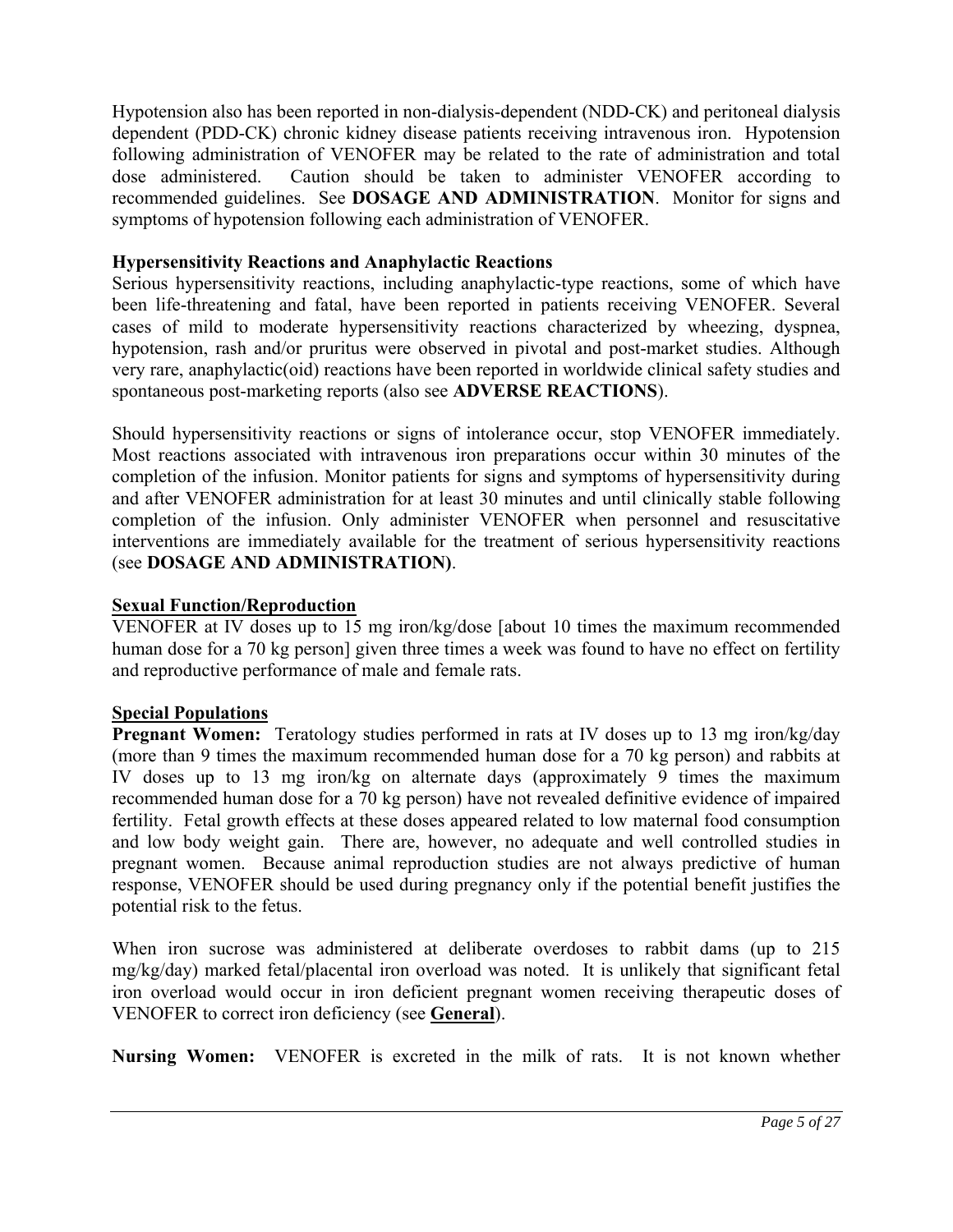VENOFER is excreted in human milk. Because many drugs are excreted in human milk, caution should be exercised when VENOFER is administered to nursing women.

**Pediatrics**: The safety and effectiveness of VENOFER in pediatric patients has not been established. In a country where VENOFER is available for use in children, at a single site, five premature infants (weight less than 1,250 g) developed necrotizing enterocolitis and two of the five expired during or following a period when they received VENOFER, several other medications and erythropoietin. Necrotizing enterocolitis may be a complication of prematurity in very low birth weight infants. No causal relationship to VENOFER or any other drugs could be established.

**Geriatrics (> 65 years of age)**: Clinical studies with VENOFER have not identified differences in unintended responses between elderly and younger patients. Nevertheless, dose selection for an elderly patient should be cautious, usually starting with lower doses, reflecting the greater frequency of decreased hepatic, renal, or cardiac function, and of concomitant disease or other drug therapy.

# **ADVERSE REACTIONS**

# **Adverse Drug Reaction Overview**

The most common treatment-related adverse events were dysgeusia, hypotension [not otherwise specified (NOS)], nausea, and dizziness.

In the HDD-CKD clinical indication group, the most common treatment-related adverse event was hypotension NOS. In the NDD-CKD clinical indication group, the most common treatmentrelated adverse events were dysgeusia in the VENOFER group. In the PDD-CKD clinical indication group, the most common event in the VENOFER group was diarrhea.

The most common treatment-emergent adverse events related to study drug were hypotension NOS in the 100 mg dose group, dysgeusia in the 200 mg dose group, diarrhea NOS in the 300 mg and 400 mg dose groups, and peripheral edema, dizziness, and hypotension NOS in the 500 mg dose group.

No dose-related trends were noted for serious adverse events or premature discontinuations due to adverse events. No clinically important incidence of hypersensitivity/allergic reaction was observed in the clinical studies.

Hypotension has been reported frequently in hemodialysis patients receiving IV iron.

# **Clinical Trial Adverse Drug Reactions**

*Because clinical trials are conducted under very specific conditions the adverse reaction rates observed in the clinical trials may not reflect the rates observed in practice and should not be compared to the rates in the clinical trials of another drug. Adverse drug reaction information from clinical trials is useful for identifying drug-related adverse*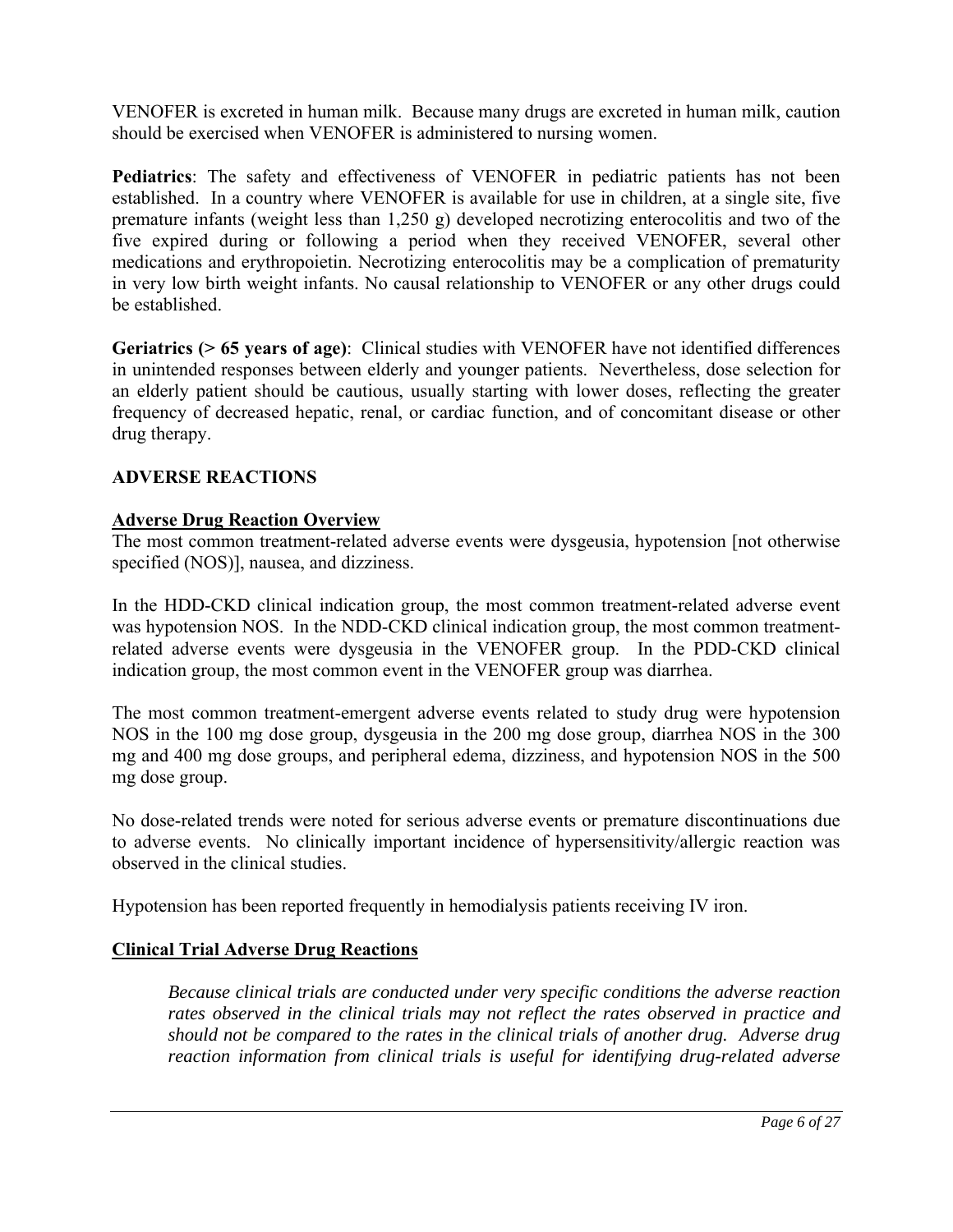### *events and for approximating rates*.

### **Adverse Events observed in all treated populations**

The frequency of adverse events associated with the use of VENOFER has been documented in six randomized clinical trials involving 231 hemodialysis dependent, 139 non-dialysisdependent, and 75 peritoneal dialysis dependent patients; and in two post-marketing safety studies involving 1051 hemodialysis dependent patients, for a total of 1496 patients. In addition, over 2000 patients treated with VENOFER have been reported in the medical literature.

Treatment-emergent adverse events reported by  $\geq 2\%$  of treated patients in the randomized clinical trials, whether or not related to VENOFER administration, are listed by indication in Table 1.

|                                       | <b>HDD-CKD</b>   | <b>NDD-CKD</b>    |                  | <b>PDD-CKD</b>    |                  |
|---------------------------------------|------------------|-------------------|------------------|-------------------|------------------|
| <b>Adverse Events</b>                 | <b>VENOFER</b>   | <b>VENOFER</b>    | <b>Oral Iron</b> | <b>VENOFER</b>    | <b>EPO Only</b>  |
| (Preferred Term)                      | $(N=231)$        | $(N=139)$         | $(N=139)$        | $(N=75)$          | $(N=46)$         |
|                                       | $\frac{0}{0}$    | $\frac{0}{0}$     | $\frac{0}{0}$    | $\frac{0}{0}$     | $\frac{0}{0}$    |
| Subjects with any adverse event       | 78.8             | $\overline{76.3}$ | 73.4             | $\overline{7}2.0$ | 65.2             |
| <b>Ear and Labyrinth Disorders</b>    |                  |                   |                  |                   |                  |
| Ear pain                              | $\boldsymbol{0}$ | 2.2               | 0.7              | $\boldsymbol{0}$  | $\boldsymbol{0}$ |
| <b>Eye Disorders</b>                  |                  |                   |                  |                   |                  |
| Conjunctivitis                        | 0.4              | $\boldsymbol{0}$  | $\boldsymbol{0}$ | 2.7               | $\boldsymbol{0}$ |
| <b>Gastrointestinal Disorders</b>     |                  |                   |                  |                   |                  |
| Abdominal pain NOS                    | 3.5              | 1.4               | 2.9              | 4.0               | 6.5              |
| Constipation                          | 1.3              | 4.3               | 12.9             | 4.0               | 6.5              |
| Diarrhea NOS                          | 5.2              | 7.2               | 10.1             | 8.0               | 4.3              |
| Dysgeusia                             | 0.9              | 7.9               | $\mathbf{0}$     | $\mathbf{0}$      | $\mathbf{0}$     |
| Nausea                                | 14.7             | 8.6               | 12.2             | 5.3               | 4.3              |
| <b>Vomiting NOS</b>                   | 9.1              | 5.0               | 8.6              | 8.0               | 2.2              |
| <b>General Disorders and</b>          |                  |                   |                  |                   |                  |
| <b>Administration Site Conditions</b> |                  |                   |                  |                   |                  |
| Asthenia                              | 2.2              | 0.7               | 2.2              | 2.7               | $\boldsymbol{0}$ |
| Chest pain                            | 6.1              | 1.4               | $\mathbf{0}$     | 2.7               | $\mathbf{0}$     |
| Edema NOS                             | 0.4              | 6.5               | 6.5              | $\boldsymbol{0}$  | 2.2              |
| Fatigue                               | 1.7              | 3.6               | 5.8              | $\boldsymbol{0}$  | 4.3              |
| Feeling abnormal                      | 3.0              | $\boldsymbol{0}$  | $\boldsymbol{0}$ | $\theta$          | $\boldsymbol{0}$ |
| Infusion site burning                 | $\boldsymbol{0}$ | 3.6               | $\overline{0}$   | $\theta$          | $\boldsymbol{0}$ |
| Injection site extravasation          | $\theta$         | 2.2               | $\theta$         | $\theta$          | $\boldsymbol{0}$ |
| Injection site pain                   | $\overline{0}$   | 2.2               | $\overline{0}$   | $\overline{0}$    | $\mathbf{0}$     |
| Peripheral edema                      | 2.6              | 7.2               | 5.0              | 5.3               | 10.9             |
| Pyrexia                               | 3.0              | 0.7               | 0.7              | 1.3               | $\mathbf{0}$     |
| <b>Infections and Infestations</b>    |                  |                   |                  |                   |                  |
| Catheter site infection               | $\mathbf{0}$     | $\boldsymbol{0}$  | $\mathbf{0}$     | 4.0               | 8.7              |
| Nasopharyngitis                       | 0.9              | 0.7               | 2.2              | 2.7               | 2.2              |
| Peritoneal infection                  | $\boldsymbol{0}$ | $\mathbf{0}$      | $\mathbf{0}$     | 8.0               | 10.9             |
| <b>Sinusitis NOS</b>                  | $\mathbf{0}$     | 0.7               | 0.7              | 4.0               | $\boldsymbol{0}$ |
| Upper respiratory tract infection NOS | 1.3              | 0.7               | 1.4              | 2.7               | 2.2              |
| Urinary tract infection NOS           | 0.4              | 0.7               | 5.0              | 1.3               | 2.2              |

**Table 1 – Most Common Treatment-Emergent Adverse Events Reported in ≥ 2% of Patients by Clinical Indication (Multidose Safety Population)**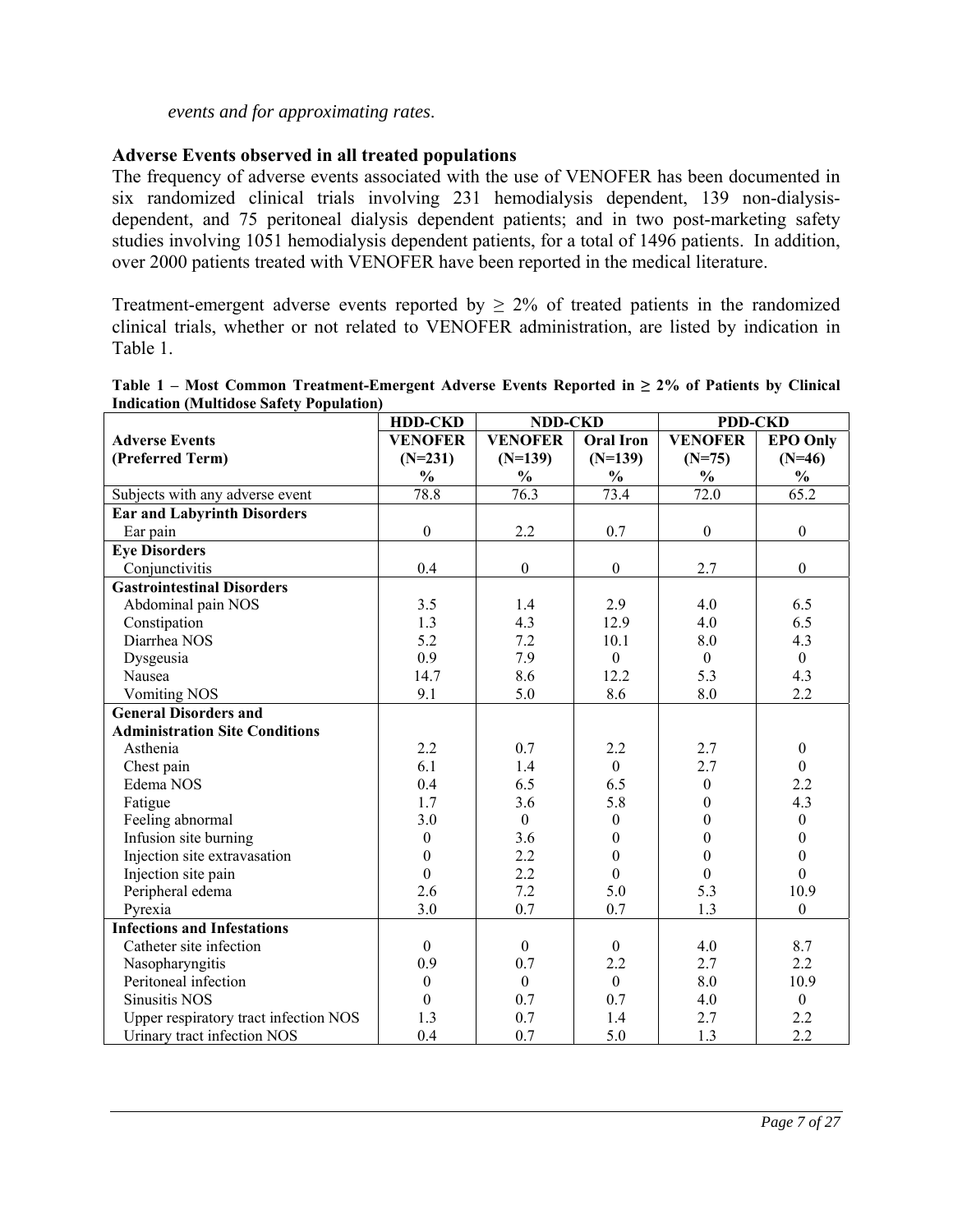|                                           | <b>HDD-CKD</b>   | <b>NDD-CKD</b>   |                  | <b>PDD-CKD</b>   |                  |
|-------------------------------------------|------------------|------------------|------------------|------------------|------------------|
| <b>Adverse Events</b>                     | <b>VENOFER</b>   | <b>VENOFER</b>   | <b>Oral Iron</b> | <b>VENOFER</b>   | <b>EPO Only</b>  |
| (Preferred Term)                          | $(N=231)$        | $(N=139)$        | $(N=139)$        | $(N=75)$         | $(N=46)$         |
|                                           | $\frac{0}{0}$    | $\frac{6}{6}$    | $\frac{0}{0}$    | $\frac{0}{0}$    | $\frac{0}{0}$    |
| <b>Injury, Poisoning and Procedural</b>   |                  |                  |                  |                  |                  |
| <b>Complications</b>                      |                  |                  |                  |                  |                  |
| Graft complication                        | 9.5              | 1.4              | $\boldsymbol{0}$ | $\mathbf{0}$     | $\overline{0}$   |
| <b>Investigations</b>                     |                  |                  |                  |                  |                  |
| Cardiac murmur NOS                        | 0.4              | 2.2              | 2.2              | $\mathbf{0}$     | $\boldsymbol{0}$ |
| Fecal occult blood positive               | $\boldsymbol{0}$ | 1.4              | 3.6              | 2.7              | 4.3              |
| <b>Metabolism and Nutrition Disorders</b> |                  |                  |                  |                  |                  |
| Fluid overload                            | 3.0              | 1.4              | 0.7              | 1.3              | $\boldsymbol{0}$ |
| Gout                                      | $\boldsymbol{0}$ | 2.9              | 1.4              | $\mathbf{0}$     | $\mathbf{0}$     |
| Hyperglycemia NOS                         | $\boldsymbol{0}$ | 2.9              | $\boldsymbol{0}$ | $\theta$         | 2.2              |
| Hypoglycemia NOS                          | 0.4              | 0.7              | 0.7              | 4.0              | $\overline{0}$   |
| <b>Musculoskeletal and Connective</b>     |                  |                  |                  |                  |                  |
| <b>Tissue Disorders</b>                   |                  |                  |                  |                  |                  |
| Arthralgia                                | 3.5              | 1.4              | 2.2              | 4.0              | 4.3              |
| Arthritis NOS                             | $\boldsymbol{0}$ | $\boldsymbol{0}$ | $\overline{0}$   | $\mathbf{0}$     | 4.3              |
| Back pain                                 | 2.2              | 2.2              | 3.6              | 1.3              | 4.3              |
| Muscle cramp                              | 29.4             | 0.7              | 0.7              | 2.7              | $\boldsymbol{0}$ |
| Myalgia                                   | $\boldsymbol{0}$ | 3.6              | $\boldsymbol{0}$ | 1.3              | $\theta$         |
| Pain in extremity                         | 5.6              | 4.3              | $\mathbf{0}$     | 2.7              | 6.5              |
| <b>Nervous System Disorders</b>           |                  |                  |                  |                  |                  |
| <b>Dizziness</b>                          | 6.5              | 6.5              | 1.4              | 1.3              | 4.3              |
| Headache                                  | 12.6             | 2.9              | 0.7              | 4.0              | $\theta$         |
| Hypoesthesia                              | $\boldsymbol{0}$ | 0.7              | 0.7              | $\boldsymbol{0}$ | 4.3              |
| <b>Respiratory, Thoracic and</b>          |                  |                  |                  |                  |                  |
| <b>Mediastinal Disorders</b>              |                  |                  |                  |                  |                  |
| Cough                                     | 3.0              | 2.2              | 0.7              | 1.3              | $\mathbf{0}$     |
| Dyspnea                                   | 3.5              | 3.6              | 0.7              | 1.3              | 2.2              |
| Dyspnea exacerbated                       | $\boldsymbol{0}$ | 2.2              | 0.7              | $\mathbf{0}$     | $\boldsymbol{0}$ |
| Nasal congestion                          | $\overline{0}$   | 1.4              | 2.2              | 1.3              | $\mathbf{0}$     |
| Pharyngitis                               | 0.4              | $\boldsymbol{0}$ | $\boldsymbol{0}$ | 6.7              | $\boldsymbol{0}$ |
| Rhinitis allergic NOS                     | $\boldsymbol{0}$ | 0.7              | 2.2              | $\boldsymbol{0}$ | $\mathbf{0}$     |
| <b>Skin and Subcutaneous Tissue</b>       |                  |                  |                  |                  |                  |
| <b>Disorders</b>                          |                  |                  |                  |                  |                  |
| Pruritus                                  | 3.9              | 2.2              | 4.3              | 2.7              | $\boldsymbol{0}$ |
| Rash NOS                                  | 0.4              | 1.4              | 2.2              | $\boldsymbol{0}$ | 2.2              |
| <b>Vascular Disorders</b>                 |                  |                  |                  |                  |                  |
| Hypertension NOS                          | 6.5              | 6.5              | 4.3              | 8.0              | 6.5              |
| <b>Hypotension NOS</b>                    | 39.4             | 2.2              | 0.7              | 2.7              | 2.2              |

Treatment-emergent adverse events reported in  $\geq 2\%$  of patients by dose group are shown in Table 2.

| Table 2. Most Common Treatment-Emergent Adverse Events Reported in > 2% of Patients by<br>Dose Group (Multidose Safety Population) |                |                |                |
|------------------------------------------------------------------------------------------------------------------------------------|----------------|----------------|----------------|
|                                                                                                                                    | <b>HDD-CKD</b> | <b>NDD-CKD</b> | <b>PDD-CKD</b> |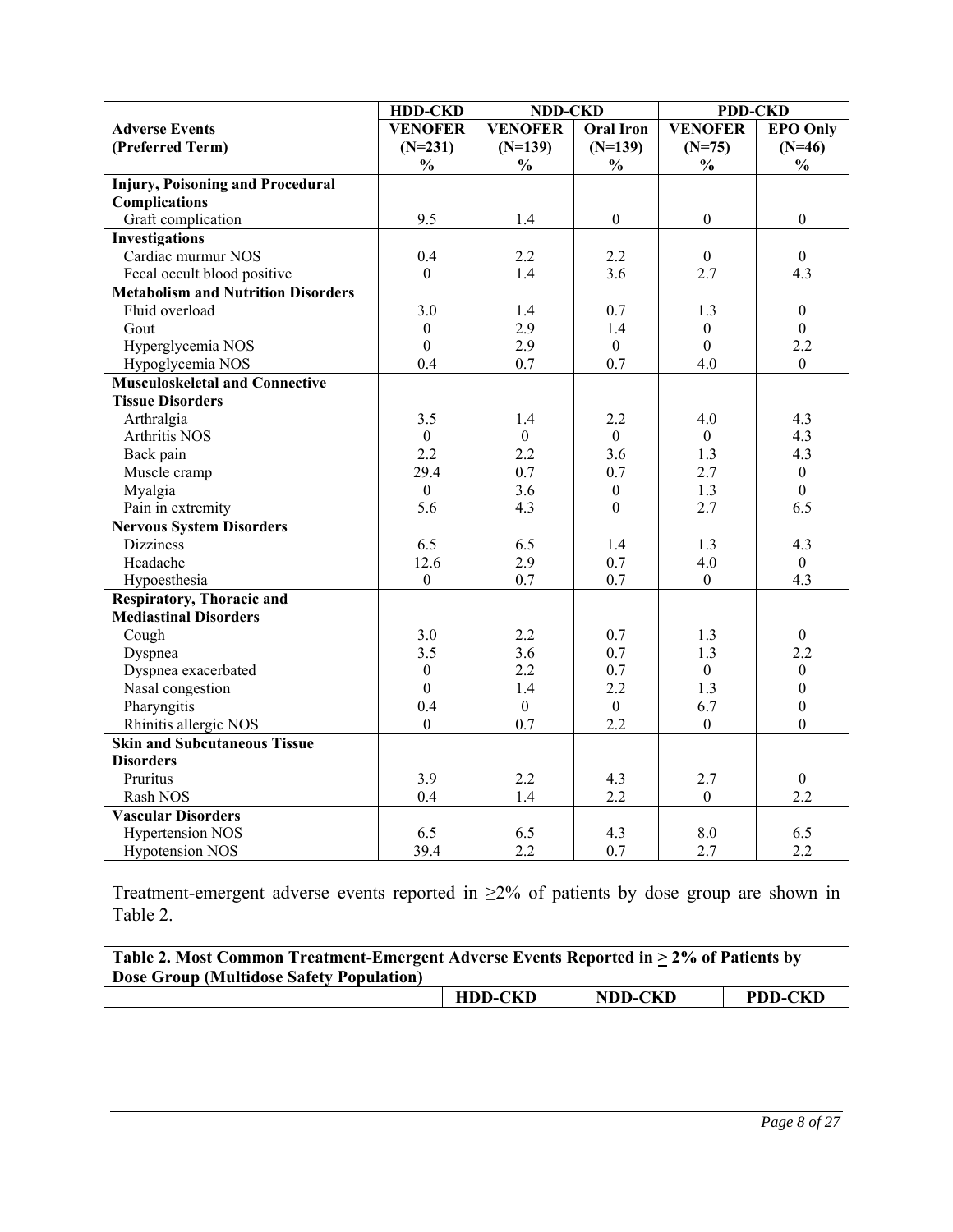| <b>Adverse Events</b>                        | $100$ mg         | $200$ mg         | 500 mg           | 300 mg for 2          |
|----------------------------------------------|------------------|------------------|------------------|-----------------------|
| (Preferred Term)                             | $(N=231)$        | $(N=109)$        | $(N=30)$         | doses followed        |
|                                              | $\frac{0}{0}$    | $\frac{0}{0}$    | $\%$             | by 400 mg             |
|                                              |                  |                  |                  | for 1 dose            |
|                                              |                  |                  |                  | $(N=75)$              |
|                                              |                  |                  |                  | $\frac{1}{2}$<br>72.0 |
| Subjects with any adverse event              | 78.8             | 75.2             | 80.0             |                       |
| <b>Ear and Labyrinth Disorders</b>           | $\boldsymbol{0}$ | 0.9              | 6.7              | $\boldsymbol{0}$      |
| Ear pain                                     |                  |                  |                  |                       |
| <b>Eye Disorders</b><br>Conjunctivitis       | 0.4              | $\boldsymbol{0}$ | $\boldsymbol{0}$ | 2.7                   |
| <b>Gastrointestinal Disorders</b>            |                  |                  |                  |                       |
| Abdominal pain NOS*                          | 3.5              | 1.8              | $\mathbf{0}$     | 4.0                   |
| Constipation                                 | 1.3              | 3.7              | 6.7              | 4.0                   |
| Diarrhea NOS                                 | 5.2              | 6.4              | 10.0             | 8.0                   |
| Dysgeusia                                    | 0.9              | 9.2              | 3.3              | $\boldsymbol{0}$      |
| Nausea                                       | 14.7             | 9.2              | 6.7              | 5.3                   |
| <b>Vomiting NOS</b>                          | 9.1              | 5.5              | 3.3              | 8.0                   |
| <b>General Disorders and</b>                 |                  |                  |                  |                       |
| <b>Administration Site Conditions</b>        |                  |                  |                  |                       |
| Asthenia                                     | 2.2              | 0.9              | $\mathbf{0}$     | 2.7                   |
| Chest pain                                   | 6.1              | 0.9              | 3.3              | 2.7                   |
| Edema NOS                                    | 0.4              | 7.3              | 3.3              | $\boldsymbol{0}$      |
| Fatigue                                      | 1.7              | 4.6              | $\boldsymbol{0}$ | $\boldsymbol{0}$      |
| Feeling abnormal                             | 3.0              | $\boldsymbol{0}$ | $\theta$         | $\boldsymbol{0}$      |
| Infusion site burning                        | $\boldsymbol{0}$ | 3.7              | 3.3              | $\boldsymbol{0}$      |
| Injection site pain                          | $\boldsymbol{0}$ | 2.8              | $\mathbf{0}$     | $\boldsymbol{0}$      |
| Peripheral edema                             | 2.6              | 5.5              | 13.3             | 5.3                   |
| Pyrexia                                      | 3.0              | 0.9              | $\boldsymbol{0}$ | 1.3                   |
| <b>Infections and Infestations</b>           |                  |                  |                  |                       |
| Catheter site infection                      | $\boldsymbol{0}$ | $\boldsymbol{0}$ | $\boldsymbol{0}$ | 4.0                   |
| Nasopharyngitis                              | 0.9              | 0.9              | $\boldsymbol{0}$ | 2.7                   |
| Peritoneal infection                         | $\boldsymbol{0}$ | $\boldsymbol{0}$ | $\boldsymbol{0}$ | 8.0                   |
| <b>Sinusitis NOS</b>                         | $\boldsymbol{0}$ | $\boldsymbol{0}$ | 3.3              | $\overline{4}$        |
| Upper respiratory tract infection            | 1.3              | 0.9              | $\boldsymbol{0}$ | 2.7                   |
| <b>Injury, Poisoning and Procedural</b>      |                  |                  |                  |                       |
| <b>Complications</b>                         |                  |                  |                  |                       |
| Graft complication                           | 9.5              | 1.8              | $\boldsymbol{0}$ | $\boldsymbol{0}$      |
| <b>Investigations</b>                        |                  |                  |                  |                       |
| Cardiac murmur NOS                           | 0.4              | 2.8              | $\boldsymbol{0}$ | $\boldsymbol{0}$      |
| Fecal occult blood positive                  | $\boldsymbol{0}$ | 1.8              | $\boldsymbol{0}$ | 2.7                   |
| <b>Metabolism and Nutrition Disorders</b>    |                  |                  |                  |                       |
| Fluid overload                               | 3.0              | 1.8              | $\mathbf{0}$     | 1.3                   |
| Gout                                         | $\boldsymbol{0}$ | 1.8              | 6.7              | $\boldsymbol{0}$      |
| Hyperglycemia NOS                            | $\boldsymbol{0}$ | 3.7              | $\boldsymbol{0}$ | $\mathbf{0}$          |
| Hypoglycemia NOS                             | 0.4              | 0.9              | $\boldsymbol{0}$ | 4.0                   |
| <b>Musculoskeletal and Connective Tissue</b> |                  |                  |                  |                       |
| <b>Disorders</b>                             |                  |                  |                  |                       |
| Arthralgia                                   | 3.5              | 0.9              | 3.3              | 4.0                   |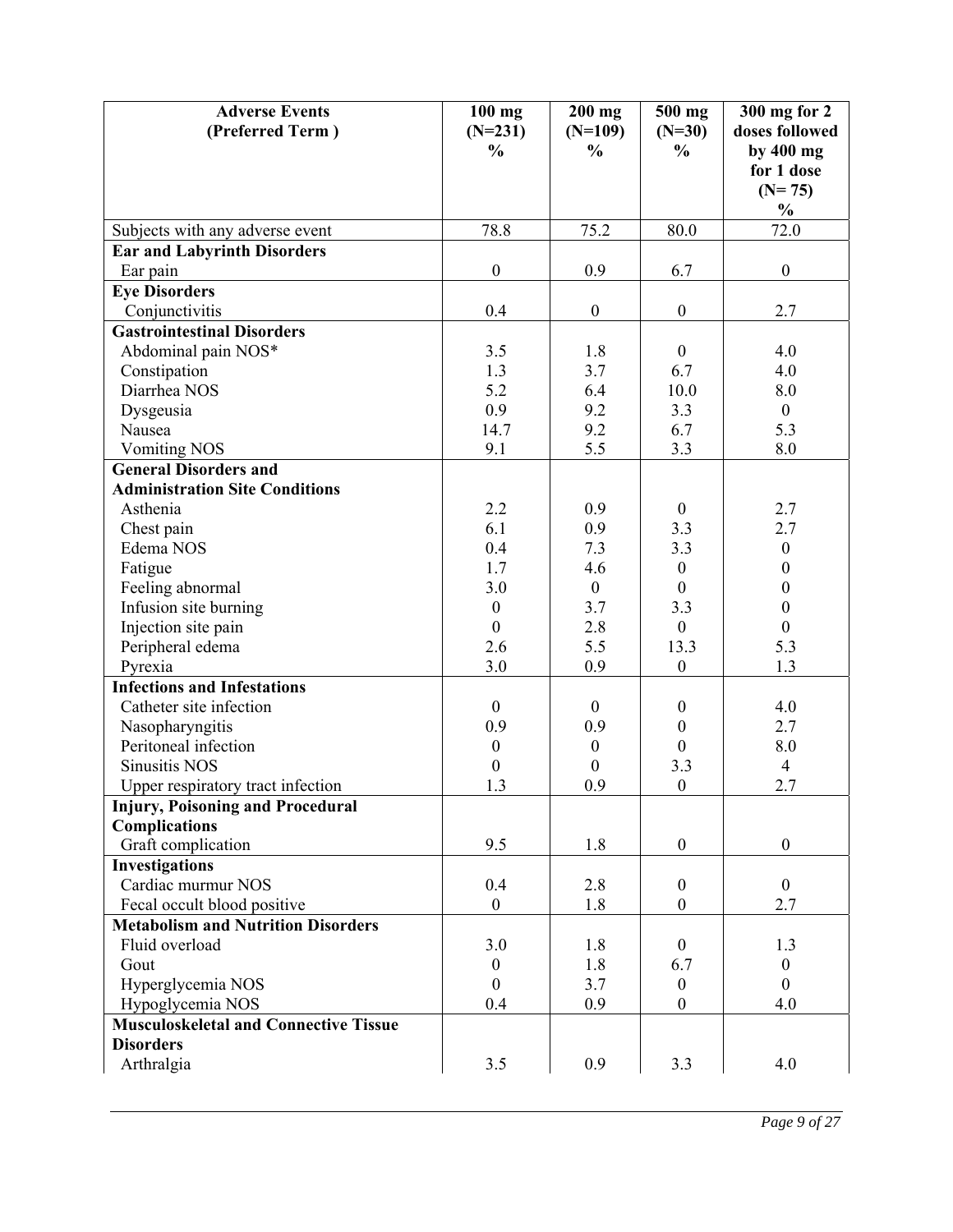| <b>Dose Group (Multidose Safety Population)</b> |                  |                  |                  |                |
|-------------------------------------------------|------------------|------------------|------------------|----------------|
|                                                 | <b>HDD-CKD</b>   | <b>NDD-CKD</b>   |                  | <b>PDD-CKD</b> |
| <b>Adverse Events</b>                           | $100$ mg         | $200$ mg         | 500 mg           | 300 mg for 2   |
| (Preferred Term)                                | $(N=231)$        | $(N=109)$        | $(N=30)$         | doses followed |
|                                                 | $\frac{0}{0}$    | $\frac{6}{10}$   | $\frac{6}{9}$    | by $400$ mg    |
|                                                 |                  |                  |                  | for 1 dose     |
|                                                 |                  |                  |                  | $(N=75)$       |
|                                                 |                  |                  |                  | $\frac{0}{0}$  |
| Back pain                                       | 2.2              | 1.8              | 3.3              | 1.3            |
| Muscle cramp                                    | 29.4             | $\theta$         | 3.3              | 2.7            |
| Myalgia                                         | $\boldsymbol{0}$ | 2.8              | 6.7              | 1.3            |
| Pain in extremity                               | 5.6              | 4.6              | 3.3              | 2.7            |
| <b>Nervous System Disorders</b>                 |                  |                  |                  |                |
| <b>Dizziness</b>                                | 6.5              | 5.5              | 10.0             | 1.3            |
| Headache                                        | 12.6             | 3.7              | $\mathbf{0}$     | 4.0            |
| <b>Respiratory, Thoracic and Mediastinal</b>    |                  |                  |                  |                |
| <b>Disorders</b>                                |                  |                  |                  |                |
| Cough                                           | 3.0              | 0.9              | 6.7              | 1.3            |
| Dyspnea                                         | 3.5              | 1.8              | 10.0             | 1.3            |
| Pharyngitis                                     | 0.4              | $\boldsymbol{0}$ | $\boldsymbol{0}$ | 6.7            |
| <b>Skin and Subcutaneous Tissue Disorders</b>   |                  |                  |                  |                |
| Pruritus                                        | 3.9              | 0.9              | 6.7              | 2.7            |
| <b>Vascular Disorders</b>                       |                  |                  |                  |                |
| <b>Hypertension NOS</b>                         | 6.5              | 6.4              | 6.7              | 8.0            |
| <b>Hypotension NOS</b><br>$\sim$ $\sim$ $\sim$  | 39.4             | 0.9              | 6.7              | 2.7            |

Table 2. Most Common Treatment-Emergent Adverse Events Reported in  $\geq$  2% of Patients by

\*NOS=not otherwise specified

Drug related adverse events reported by ≥2% of VENOFER treated patients are shown by dose group in Table 3.

**Table 3. Most Common Adverse Events Related to Study Drug Reported in ≥ 2% of Patients by Dose Group (Multidose Safety Population)**

|                                   | <b>HDD-CKD</b> | <b>NDD-CKD</b> |               | <b>PDD-CKD</b> |
|-----------------------------------|----------------|----------------|---------------|----------------|
| <b>Adverse Events</b>             | $100$ mg       | $200$ mg       | 500 mg        | 300 mg for 2   |
| (Preferred Term)                  | $(N=231)$      | $(N=109)$      | $(N=30)$      | doses followed |
|                                   | $\frac{0}{0}$  | $\frac{0}{0}$  | $\frac{0}{0}$ |                |
|                                   |                |                |               | by $400$ mg    |
|                                   |                |                |               | for 1 dose     |
|                                   |                |                |               | $(N=75)$       |
|                                   |                |                |               | $\frac{6}{6}$  |
| Subjects with any adverse         | 14.7           | 23.9           | 20.0          | 10.7           |
| event                             |                |                |               |                |
| <b>Gastrointestinal Disorders</b> |                |                |               |                |
| Diarrhea NOS*                     | 0.9            | $\theta$       | 0             | 2.7            |
| Dysgeusia                         | 0.9            | 7.3            | 3.3           | $\theta$       |
| Nausea                            | 1.7            | 2.8            | $\Omega$      | 1.3            |
| <b>General Disorders and</b>      |                |                |               |                |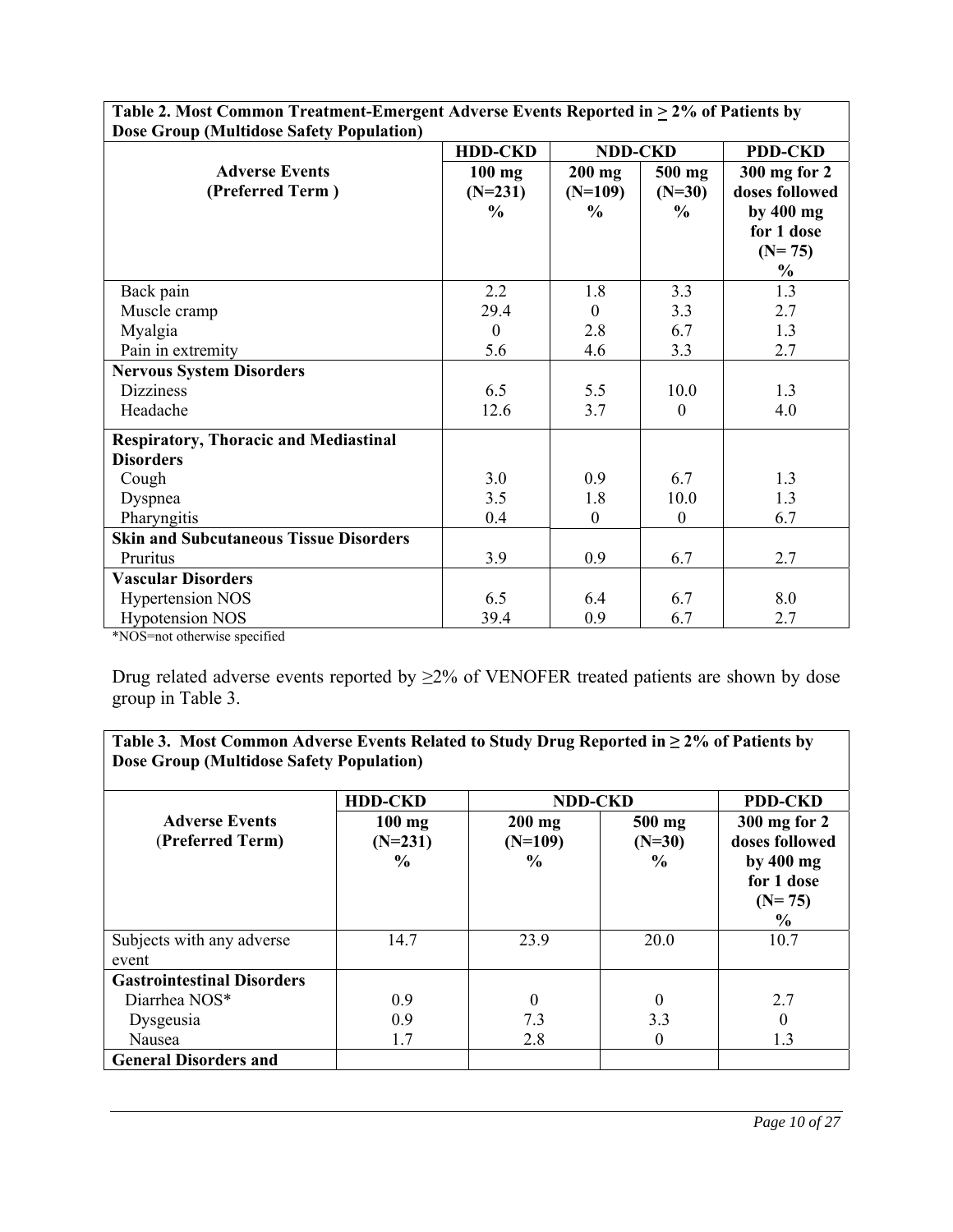**Table 3. Most Common Adverse Events Related to Study Drug Reported in ≥ 2% of Patients by Dose Group (Multidose Safety Population)**

|                                  | <b>HDD-CKD</b> | <b>NDD-CKD</b> |               | <b>PDD-CKD</b> |
|----------------------------------|----------------|----------------|---------------|----------------|
| <b>Adverse Events</b>            | $100$ mg       | $200$ mg       | 500 mg        | 300 mg for 2   |
| (Preferred Term)                 | $(N=231)$      | $(N=109)$      | $(N=30)$      | doses followed |
|                                  | $\frac{6}{9}$  | $\frac{1}{2}$  | $\frac{6}{9}$ | by $400$ mg    |
|                                  |                |                |               | for 1 dose     |
|                                  |                |                |               | $(N=75)$       |
|                                  |                |                |               | $\frac{6}{9}$  |
| <b>Administration Site</b>       |                |                |               |                |
| <b>Conditions</b>                |                |                |               |                |
| Infusion site burning            |                | 3.7            |               |                |
| Injection site pain              |                | 2.8            |               |                |
| Peripheral edema                 |                | 1.8            | 6.7           |                |
| <b>Nervous Systems Disorders</b> |                |                |               |                |
| <b>Dizziness</b>                 |                | 2.8            | 6.7           |                |
| Headache                         | 0              | 2.8            | $\theta$      | 0              |
| <b>Vascular Disorders</b>        |                |                |               |                |
| <b>Hypotension NOS</b>           | 5.2            |                | 6.7           |                |

\*NOS = Not otherwise specified

## **Adverse Events Observed in Hemodialysis Dependent Chronic Kidney Disease (HDD-CKD)**

Adverse reactions, whether or not related to VENOFER administration, reported by >5% of treated patients from a total of 231 patients in HDD-CKD Studies A, B, and C were as follows: hypotension (39.4%), muscle cramps (29.4%), nausea (14.7%), headache (12.6%), graft complications (9.5%), vomiting (9.1%), dizziness (6.5%), hypertension (6.5%), chest pain (6.1%), and diarrhea (5.2%).

In the first post-marketing safety study, 665 chronic hemodialysis patients were treated with VENOFER doses of 100 mg at each dialysis session for up to 10 consecutive dialysis sessions for their iron deficiency or on a weekly basis for 10 weeks for maintenance of iron stores. In this study, 72% of the patients received up to 10 doses, 27% received between 11-30 doses, and 1% received 40 to 50 doses of VENOFER. Serious adverse events and drug-related non-serious adverse events were collected. In the second post-marketing safety study, 386 hemodialysis patients were exposed to a single dose of VENOFER (100 mg IV by slow injection over 2 minutes or 200 mg IV by slow injection over 5 minutes). The mean age of patients enrolled into the two post-marketing safety studies was 59 years, with a range of 20-93 years. Males made up 60% of the population. The ethnicity of the patients enrolled in the two studies included Blacks  $(44\%)$ , Caucasians  $(41\%)$ , Hispanics  $(11\%)$ , Asians  $(3\%)$ , and others  $(1\%)$ . Adverse events reported by >1% of 1051 treated patients were: cardiac failure congestive, sepsis NOS and dysgeusia.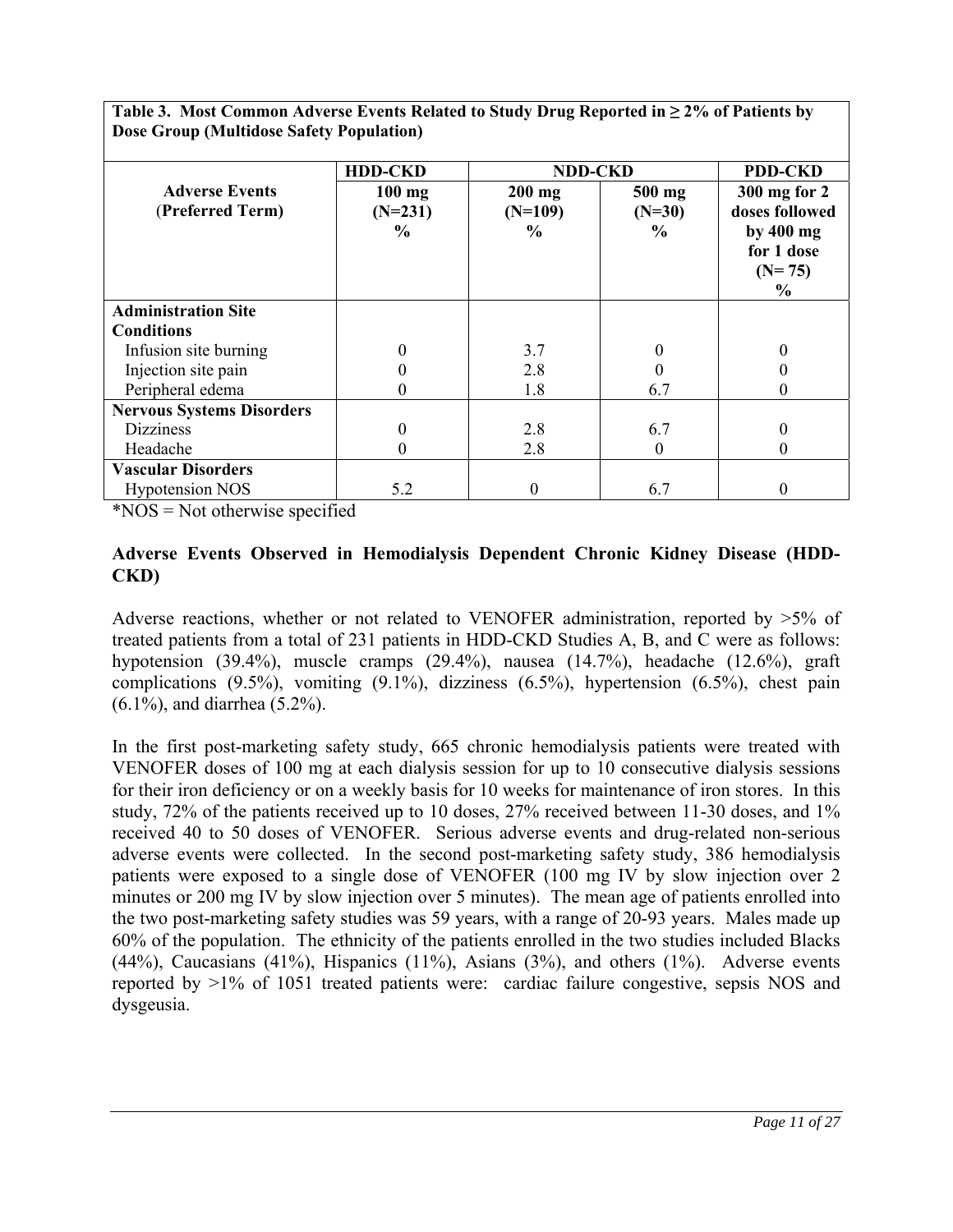# **Adverse Events Observed in Non-Dialysis-Dependent Chronic Kidney Disease (NDD-CKD) Patients**

In Study D of 182 treated NDD-CKD patients, 91 were exposed to VENOFER. Adverse events, whether or not related to VENOFER, reported by  $\geq$ 5% of the VENOFER exposed patients were as follows: dysgeusia (7.7%), peripheral edema (7.7%), diarrhea (5.5%), constipation (5.5%), nausea (5.5%), dizziness (5.5%), and hypertension (5.5%). One serious related adverse reaction was reported (hypotension and shortness of breath not requiring hospitalization in a VENOFER patient). Two patients experienced possible hypersensitivity/allergic reactions (local edema/hypotension) during the study. Of the 5 patients who prematurely discontinued the treatment phase of the study due to adverse events (2 oral iron group and 3 VENOFER group), three VENOFER patients had events that were considered drug-related (hypotension, dyspnea and nausea).

In an additional study of VENOFER with varying erythropoietin doses in 96 treated NDD-CKD patients, adverse events, whether or not related to VENOFER, reported by  $\geq$ 5% of VENOFER exposed patients are as follows: diarrhea (16.5%), edema (16.5%), nausea (13.2%), vomiting (12.1%), arthralgia (7.7%), back pain (7.7%), headache (7.7%), hypertension (7.7%), dysgeusia (7.7%), dizziness (6.6%), extremity pain (5.5%), and injection site burning (5.5%). No patient experienced a hypersensitivity/allergic reaction during the study. Of the patients who prematurely discontinued the treatment phase of the study due to adverse events (2.1% oral iron group and 12.5% VENOFER group), only one patient (VENOFER group) had events that were considered drug-related (anxiety, headache, and nausea). Ninety-one (91) patients in this study were exposed to VENOFER either during the treatment or extended follow-up phase.

# **Adverse Events Observed in Peritoneal Dialysis Dependent Chronic Kidney Disease (PDD-CKD)**

In Study E of 121 treated PDD-CKD patients, 75 were exposed to VENOFER. Adverse events, whether or not related to VENOFER, reported by  $\geq 5\%$  of these patients were as follows: vomiting (8.0%), diarrhea (8.0%), hypertension (8.0%), peritoneal infection (8.0%), pharyngitis (6.7%), nausea (5.3%) and peripheral edema (5.3%). The only drug related adverse reaction to VENOFER administration reported by  $\geq 2\%$  of patients was diarrhea (2.7%). No serious drug related adverse reactions were reported during the treatment phase of study. Two VENOFER patients experienced a moderate hypersensitivity / allergic reaction (rash or swelling/itching) during the study. Three patients in the VENOFER study group discontinued study treatment due to adverse events (cardiopulmonary arrest, peritonitis, myocardial infarction, hypertension) which were considered to be not drug-related.

# **Hypersensitivity Reactions:** See **WARNINGS AND PRECAUTIONS**.

In clinical studies, several patients experienced hypersensitivity reactions presenting with wheezing, dyspnea, hypotension, rashes, or pruritus. Serious episodes of hypotension occurred in 2 patients treated with VENOFER at a dose of 500 mg.

One hundred thirty (11%) of the 1151 patients evaluated in the 4 U.S. trials in HDD-CKD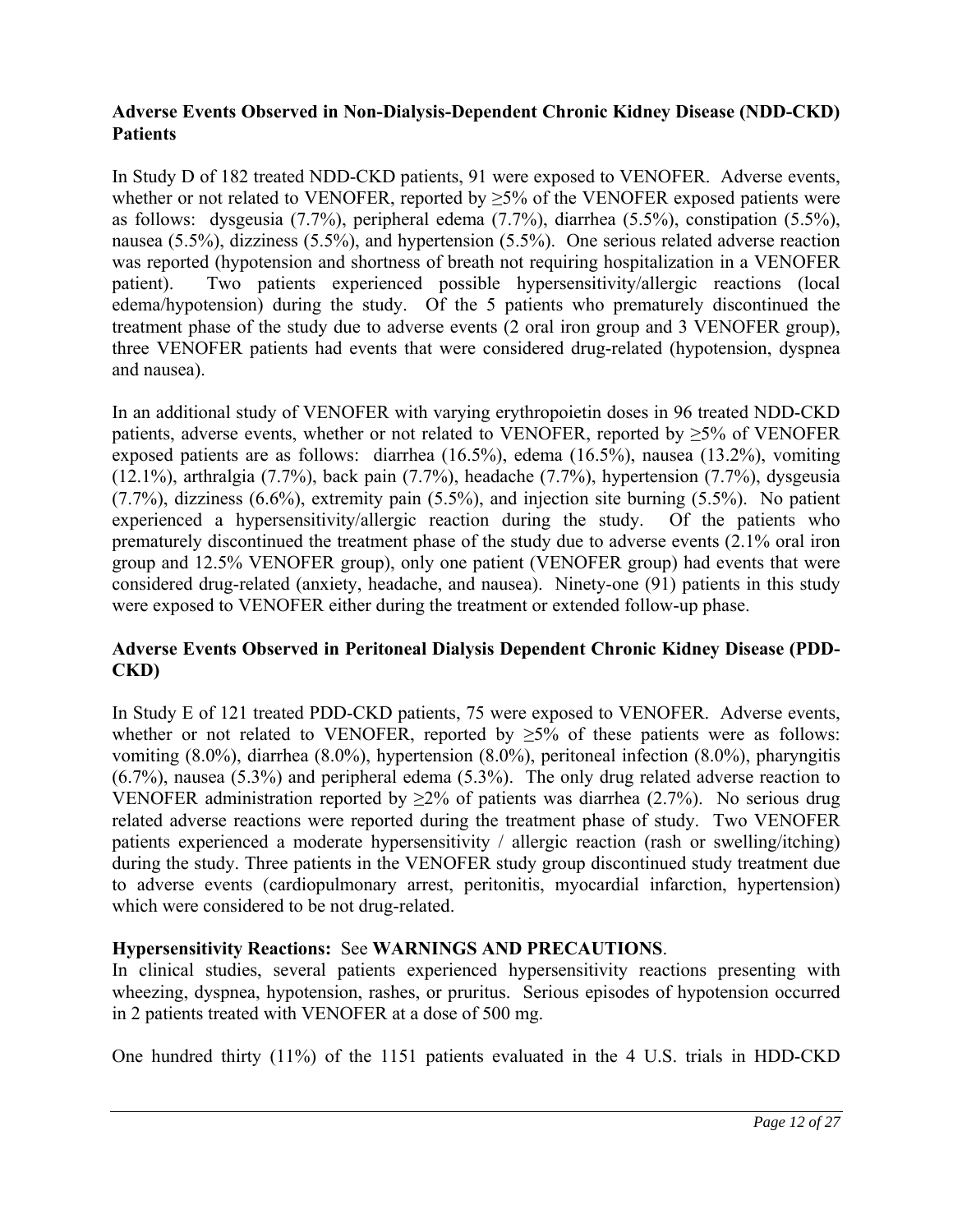patients (studies A, B and the two post marketing studies) had other prior intravenous iron therapy and were reported to be intolerant (defined as precluding further use of that iron product). When these patients were treated with VENOFER there were no occurrences of adverse events that precluded further use of VENOFER.

# **Post-Market Adverse Drug Reactions Hypersensitivity Reactions:** See **WARNINGS AND PRECAUTIONS**.

From the post-marketing spontaneous reporting system, there were 108 reports of anaphylactoid reactions including patients who experienced serious or life-threatening reactions (anaphylactic shock, loss of consciousness or collapse, bronchospasm with dyspnea, or convulsion) associated with VENOFER administration between 1992 and August, 2005, based on estimated use in more than 4.6 million patients.

Among the 517,736 patients (estimated on the basis of 10,354,715 ampoules sold) who received VENOFER between September 1, 2005 and February 28, 2006 through market exposure, 61 patients were reported to have experienced 104 adverse reactions considered at least "possibly related" to VENOFER. A review of all the symptoms concluded that 90 symptoms are listed, 38 serious and 52 non-serious; 14 symptoms are unlisted, 5 serious and 9 non-serious.

Considering the number of patients exposed to VENOFER, the number of adverse events at least possibly related to the product has been very limited. There was a moderate decrease in the frequency of unlisted symptoms and no changes in the nature of the listed ones. During this period no overdose of misuse have been reported.

Regarding the **serious and listed** cases, no particular change or trend in severity, outcome or involved populations could be observed. A total of 38 adverse reactions were reported in 18 patients. No reaction was considered to be life-threatening. The symptoms observed were: dyspnea (5), hypotension (4), pyrexia (2), injection site reaction (2), erythema (2), rash (2), arthralgia (2), chills (1), circulatory collapse (1), nausea (1), vomiting (1), tachycardia (1), myalgia (1), malaise (1), abdominal pain (1), exanthema (1), edema peripheral (1), urticaria (1), loss of consciousness (1), dizziness (1), back pain (1), headache (1).

There was no particular evolution regarding the **non-serious and listed** events. A total of 51 adverse symptoms were reported in 37 different patients. The symptoms observed were: urticaria (5), headache (5), dizziness (4), injection site extravasation (4), exanthema (3), tachycardia (3), chills (3), dyspnea (3), rash (2), flushing (2), pruritus (2), pyrexia (2), paraesthesia (2), malaise (2), hypotension (1), vomiting (1), injection site pain (1), injection site reaction (1), edema peripheral (1), arthralgia (1), myalgia (1), asthenia (1), skin discoloration (1), erythema (1).

In total, eight non-serious and anaphylactoid reactions have been reported during 6-month period out of the literature. Cumulatively, 116 anaphylactoid reactions have been reported out of the exposure of 5,123,048 patient-years to VENOFER which results in a relative prevalence of  $0.0023 \%$ .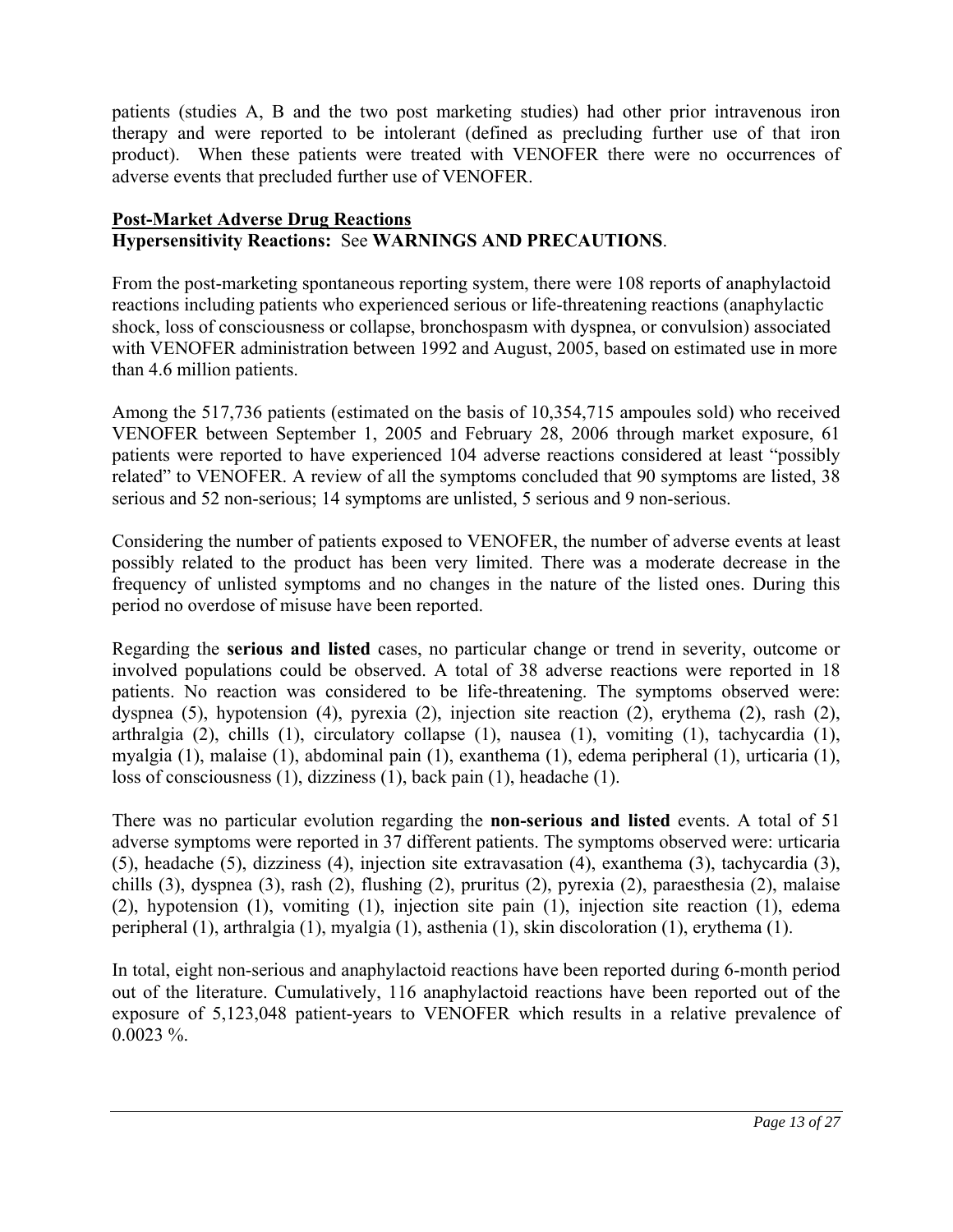There were 5 **serious and unlisted** adverse symptoms, involving 4 different patients. The symptoms observed were: asthma, pulmonary test decreased; abortion; respiratory failure; arthritis.

In addition, 7 patients experienced 10 **non-serious and unlisted** adverse symptoms brought to the attention of the manufacturer during the period between September 1, 2005 and February 28, 2006: edema (2), burning sensation (2), throat tightness (1), blood iron abnormal (1), arthritis (1), bone pain (1), feeling hot (1), influenza-like illness (1).

# **DRUG INTERACTIONS**

### **Overview**

Drug interactions involving VENOFER have not been studied.

Oral iron should not be administered concomitantly with parenteral iron preparations. Like other parenteral iron preparations, VENOFER may be expected to reduce the absorption of concomitantly administered oral iron preparations.

#### **Drug-Drug Interactions**

Interactions with other drugs have not been established.

#### **Drug-Food Interactions**

Interactions with food have not been established.

#### **Drug-Herb Interactions**

Interactions with herbal products have not been established.

#### **Drug-Laboratory Interactions**

Interactions with laboratory tests have not been established.

#### **DOSAGE AND ADMINISTRATION**

#### **Dosing Considerations**

The dosage of VENOFER (Iron Sucrose Injection, USP) is expressed in terms of mg of elemental iron. Each 5 mL vial contains 100 mg of elemental iron (20 mg/mL).

Most CKD patients will require a minimum cumulative dose of 1000 mg of elemental iron, administered over sequential sessions, to achieve a favourable haemoglobin or hematocrit response. Patients may then continue to require therapy at the lowest dose necessary to maintain target levels of haemoglobin, hematocrit and iron storage parameters within acceptable limits (ferritin, TSAT).

### **Recommended Dose and Dosage Adjustment Recommended Adult Dosage:**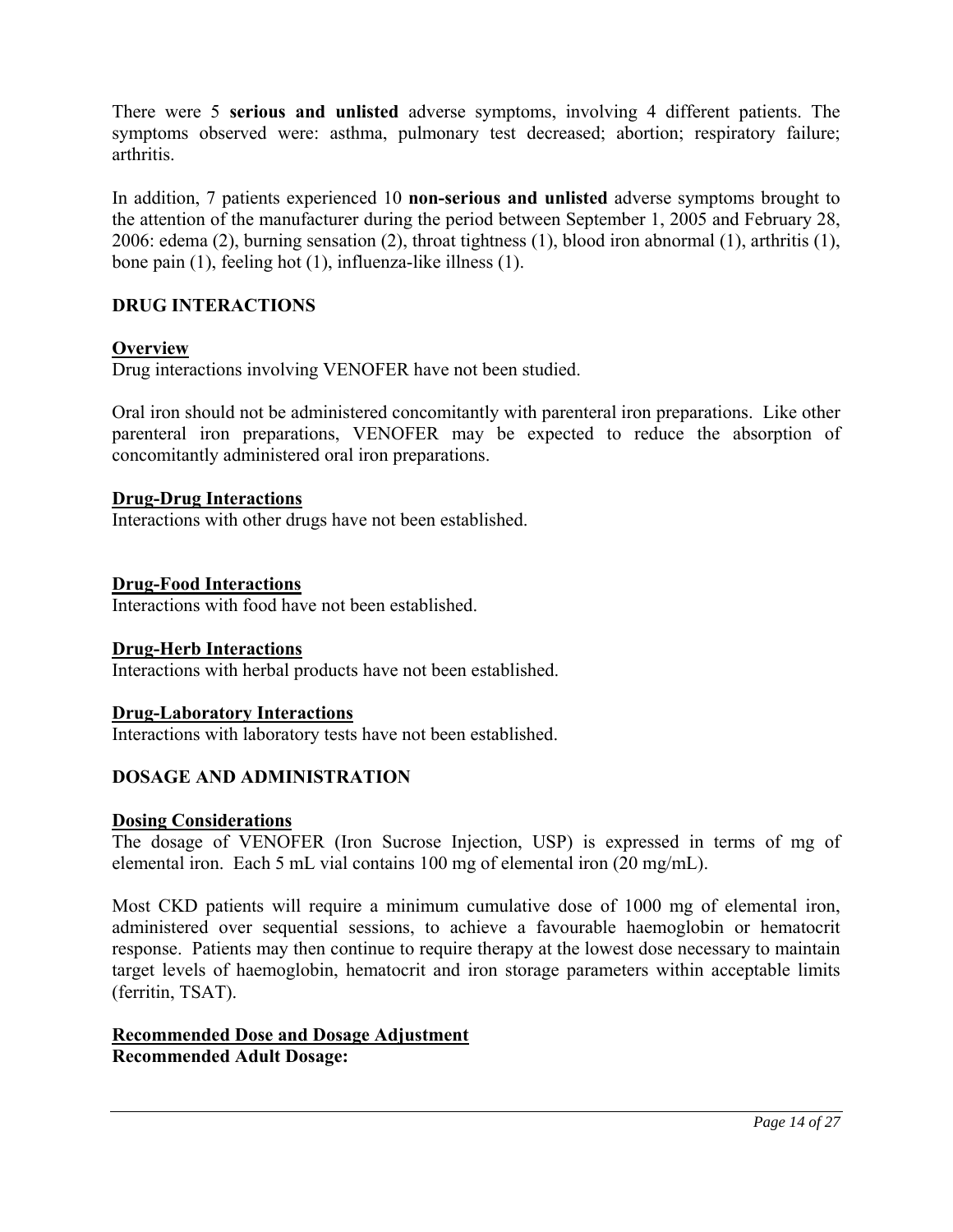**Non-Dialysis-Dependent Chronic Kidney Disease Patients (NDD-CKD):** VENOFER is administered as a total cumulative dose of 1,000 mg over a 14 day period as a 200 mg slow IV injection undiluted over 2 to 5 minutes on 5 different occasions within the 14 day period. **There is limited experience with administration of an infusion of 500 mg of VENOFER**, diluted in a maximum of 250 mL of 0.9% NaCl, over a period of 3.5 - 4 hours on day 1 and day 14; hypotension occurred in 2 of 30 patients treated. Patients weighing less than 70 kg may require a longer infusion time.

**Hemodialysis Dependent Chronic Kidney Disease Patients (HDD-CKD):** VENOFER may be administered undiluted as a 100 mg slow intravenous injection over 2 to 5 minutes or as an infusion of 100 mg diluted in a maximum of 100 mL of 0.9% NaCl over a period of at least 15 minutes per consecutive hemodialysis session for a total cumulative dose of 1000 mg.

**Peritoneal Dialysis Dependent Chronic Kidney Disease Patients (PDD-CKD):** VENOFER is administered as a total cumulative dose of 1000 mg in 3 divided doses within a 28 day period: 2 infusions of 300 mg over 1.5 hours 14 days apart followed by one 400 mg infusion over 2.5 hours 14 days later. The VENOFER dose should be diluted in a maximum of 250 mL of 0.9% NaCl.

# **Administration**

VENOFER must only be administered intravenously by slow injection or infusion.

### **Dilution:**

# **Parenteral Products:**

| <b>Dose</b><br>(mg Fe)                                                   | <b>Nominal Concentration</b><br>per mL                                       | Volume of Venofer <sup>®</sup><br>to be Added to<br><b>Diluent</b> | Volume of Diluent                       |  |
|--------------------------------------------------------------------------|------------------------------------------------------------------------------|--------------------------------------------------------------------|-----------------------------------------|--|
|                                                                          | <b>Hemodialysis Dependent Chronic Kidney Disease Patients (HDD-CKD):</b>     |                                                                    |                                         |  |
| $100$ mg                                                                 | 1 mg/mL (when the<br>maximum of $100 \text{ mL} 0.9\%$<br>NaCl is used).     | $5 \text{ mL}$                                                     | Maximum $100 \text{ mL}$ , $0.9\%$ NaCl |  |
|                                                                          | <b>Non-Dialysis-Dependent Chronic Kidney Disease Patients (NDD-CKD):</b>     |                                                                    |                                         |  |
| $500$ mg                                                                 | $2 \text{ mg/mL}$ (when the<br>maximum of $250$ mL $0.9\%$<br>NaCl is used). | $25 \text{ mL}$                                                    | Maximum $250$ mL $0.9\%$ NaCl           |  |
| Peritoneal Dialysis Dependent Chronic Kidney Disease Patients (PDD-CKD): |                                                                              |                                                                    |                                         |  |
| $300$ mg                                                                 | 1.2 mg/mL (when the<br>maximum of $250$ mL $0.9\%$<br>NaCl is used).         | $15 \text{ mL}$                                                    | Maximum $250$ mL $0.9\%$ NaCl           |  |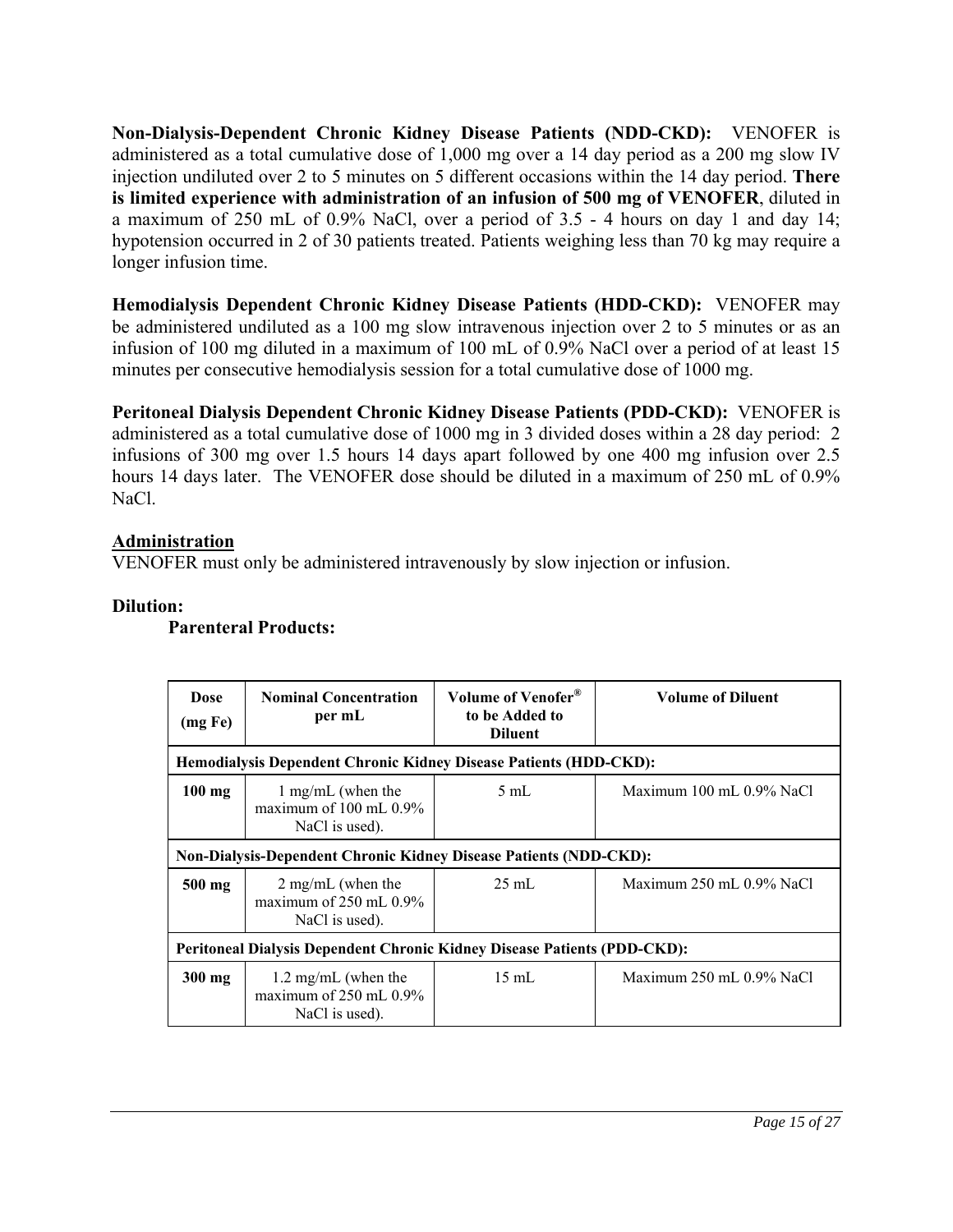| <b>Dose</b><br>(mg Fe) | <b>Nominal Concentration</b><br>per mL                               | Volume of Venofer <sup>®</sup><br>to be Added to<br><b>Diluent</b> | <b>Volume of Diluent</b> |
|------------------------|----------------------------------------------------------------------|--------------------------------------------------------------------|--------------------------|
| $400$ mg               | 1.6 mg/mL (when the<br>maximum of $250$ mL $0.9\%$<br>NaCl is used). | $20 \text{ mL}$                                                    | Maximum 250 mL 0.9% NaCl |

When prepared as an infusion, use immediately. Do not store. Infusion rate as outlined in **DOSAGE AND ADMINISTRATION**.

*NOTE:* Do not mix VENOFER with other medications or add to parenteral nutrient solutions for intravenous infusion. As with all parenteral drug products, intravenous admixtures should be inspected visually for clarity, particulate matter, precipitate, discoloration and leakage prior to administration, whenever solution and container permit. Solutions showing haziness, particulate matter, precipitate, discoloration or leakage should not be used. Discard unused portion.

Should hypersensitivity reactions or signs of intolerance occur, stop VENOFER immediately. Monitor patients for signs and symptoms of hypersensitivity during and after VENOFER administration for at least 30 minutes and until clinically stable following completion of the infusion. Only administer VENOFER when personnel and resuscitative interventions are immediately available for the treatment of serious hypersensitivity reactions (see **WARNINGS AND PRECAUTIONS**).

# **OVERDOSAGE**

In case of drug overdose, seek emergency medical attention, even if there are no symptoms.

Dosages of VENOFER (Iron Sucrose Injection, USP) in excess of iron needs may lead to the accumulation of iron in storage sites, resulting in hemosiderosis. Periodic monitoring of iron parameters such as serum ferritin and transferrin saturation may assist in recognizing iron accumulation. VENOFER should not be administered to patients with iron overload and should be discontinued when serum ferritin levels exceed usual norms (see **WARNINGS AND PRECAUTIONS – General**). Particular caution should be exercised to avoid iron overload where anemia unresponsive to treatment has been incorrectly diagnosed as iron deficiency anemia.

Symptoms associated with overdosage or infusing VENOFER too rapidly include hypotension, headache, vomiting, nausea, dizziness, joint aches, paresthesia, abdominal and muscle pain, edema, and cardiovascular collapse. Most symptoms have been successfully treated with IV fluids, corticosteroids and/or antihistamines.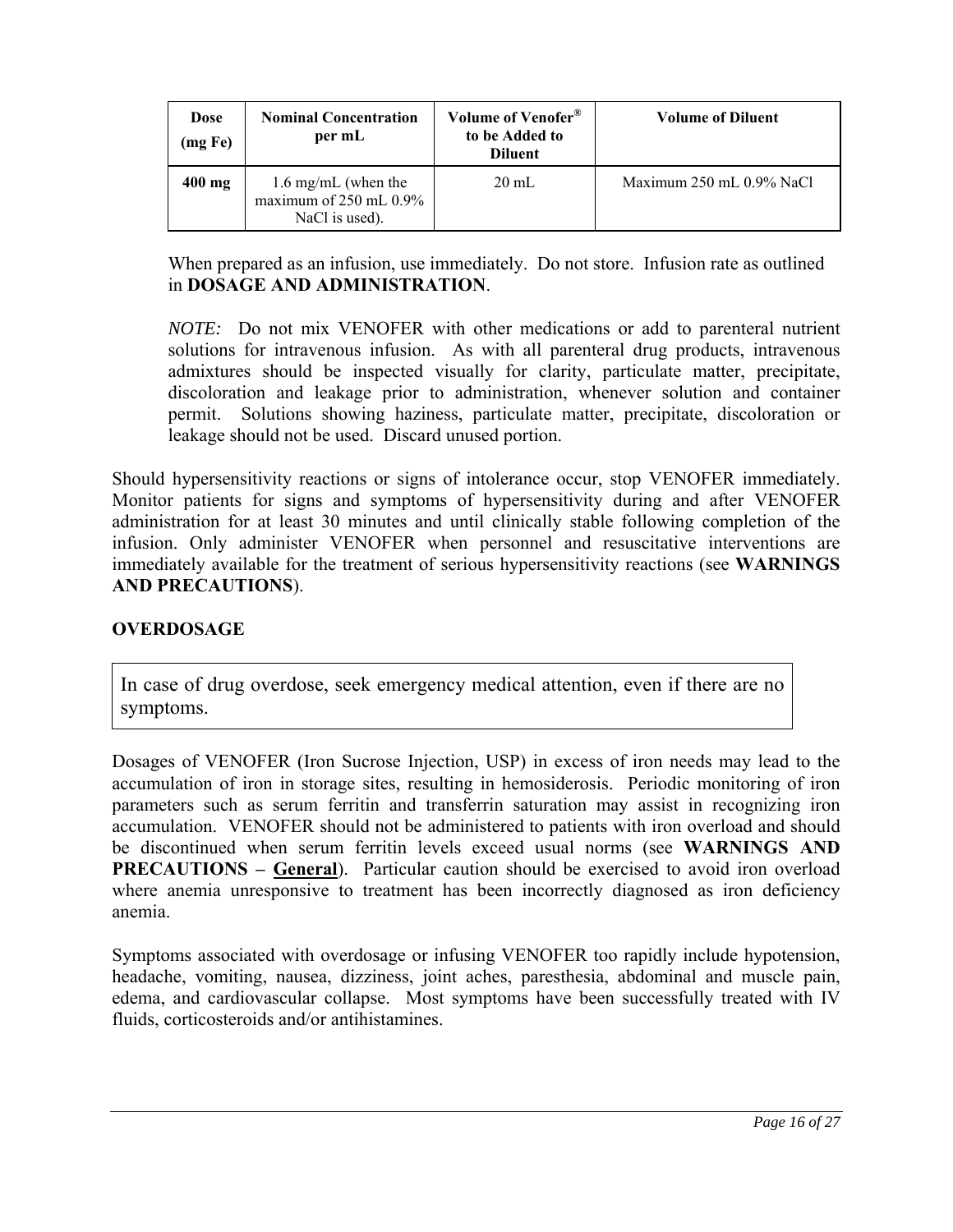# **ACTION AND CLINICAL PHARMACOLOGY**

### **Mechanism of Action**

VENOFER is used to replenish body iron stores in dialysis dependent and non-dialysisdependent chronic kidney disease (NDD-CKD) patients. Iron deficiency may be caused by blood loss during dialysis, increased erythropoiesis secondary to erythropoietin use, and insufficient absorption of iron from the gastrointestinal tract. Iron is essential to the synthesis of haemoglobin to maintain oxygen transport and to the function and formation of the physiologically important heme and non-heme compounds. Most dialysis patients require intravenous iron to maintain sufficient iron stores.

### **Pharmacodynamics**

Following intravenous administration of VENOFER, iron sucrose is dissociated by the reticuloendothelial system into iron and sucrose. In 22 hemodialysis patients on erythropoietin therapy treated with iron sucrose at 100 mg of iron three times weekly for three weeks, significant increases in serum iron and serum ferritin and significant decreases in total iron binding capacity occurred four weeks from the initiation of iron sucrose treatment.

#### **Pharmacokinetics**

In healthy adults treated with intravenous doses of VENOFER, the iron component exhibits first order kinetics with an elimination half-life of 6 h, total clearance of 1.2 L/h, non-steady state apparent volume of distribution of 10.0 L, steady state apparent volume of distribution of 7.9 L, and the initial volume of distribution  $(Vd_c)$  of 3.2 L. Since iron disappearance from serum depends on the need for iron in the iron stores and iron utilizing tissues of the body, serum clearance of iron is expected to be more rapid in iron deficient patients compared to healthy individuals.

VENOFER is not dialyzable through CA210 (Baxter) High Efficiency or Fresenius F80A High Flux dialysis membranes. In *in vitro* studies, the amount of iron sucrose in the dialysate fluid was below the level of detection of the assay (less than 2 ppm).

**Distribution:** In healthy adults treated with intravenous doses of VENOFER, the iron component appears to distribute mainly in blood and to some extent in extravascular fluid. In a study evaluating VENOFER at 100 mg of iron labelled with  ${}^{52}Fe/{}^{59}Fe$  in patients with iron deficiency, it was found that a significant amount of the administered iron distributes in the liver, spleen and bone marrow. The bone marrow is an iron trapping compartment and not a reversible volume of distribution.

**Metabolism and Excretion:** The sucrose component of VENOFER is eliminated mainly by urinary excretion. In a study evaluating a single intravenous dose of VENOFER containing 1510 mg of sucrose and 100 mg of iron in 12 healthy adults, 68.3% of the sucrose was eliminated in urine in 4 h and 75.4% in 24 h. About 5% of the iron was eliminated via renal excretion over 24 h.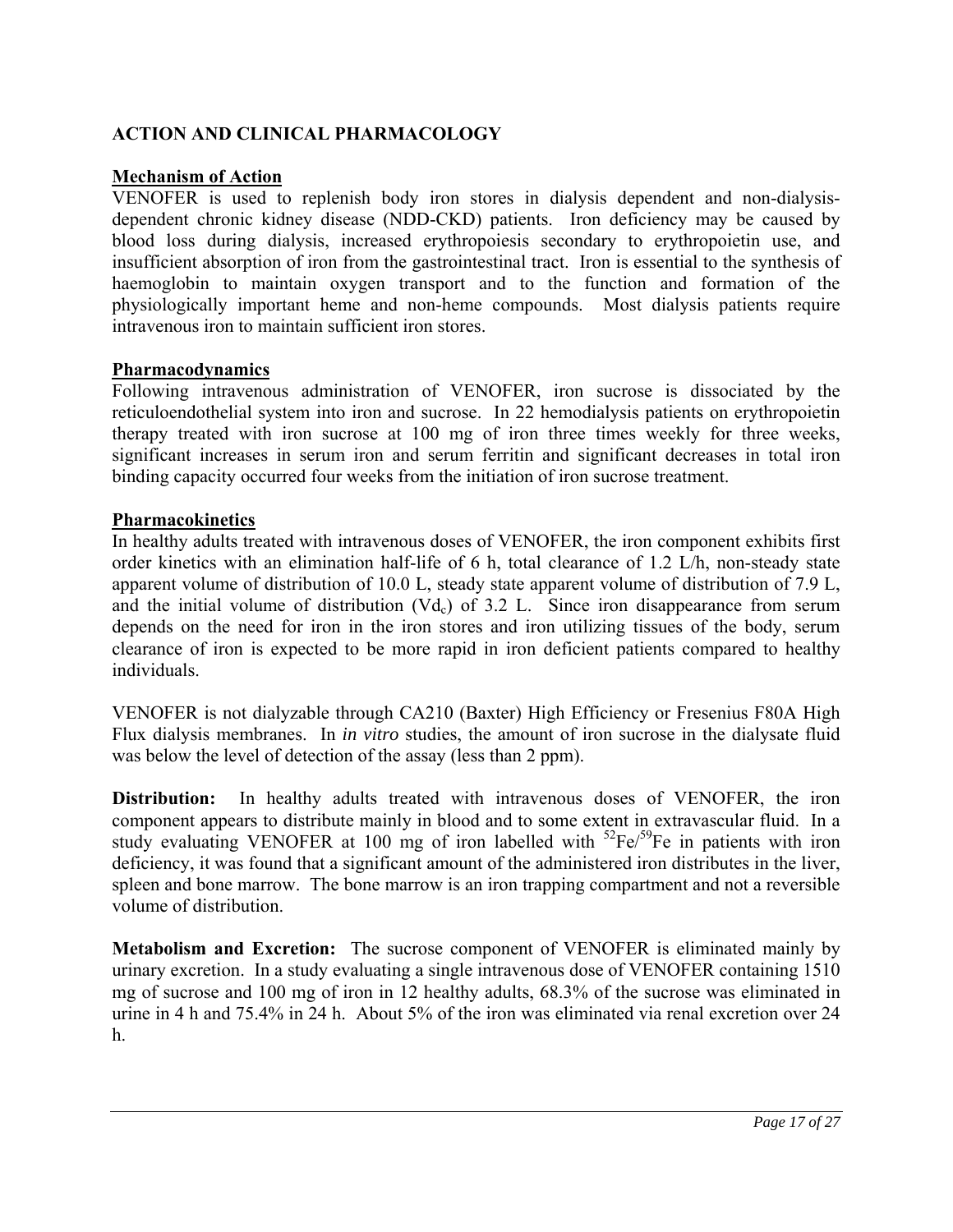### **Special Populations and Conditions**

The effects of age and gender on the pharmacokinetics of VENOFER have not been studied.

# **STORAGE AND STABILITY**

Store at 15-25°C. Do not freeze. Discard unused portion.

## **DOSAGE FORMS, COMPOSITION AND PACKAGING**

VENOFER (Iron Sucrose Injection, USP) is a brown, viscous, sterile, nonpyrogenic, aqueous solution containing 20 mg elemental iron per mL in the form of an iron (III)-hydroxide sucrose complex as the active ingredient, and water for injection. NaOH may be used to adjust the pH to 10.5 – 11.1. The sterile solution has an osmolarity of 1250 mOsmol/L. The product does not contain preservatives or dextran polysaccharides.

VENOFER (Iron Sucrose Injection, USP) is available in 5 mL single dose vials, sold in boxes of 10. Each 5 mL contains 100 mg (20 mg/mL) of elemental iron as an iron (III)-hydroxide sucrose complex in water for injection.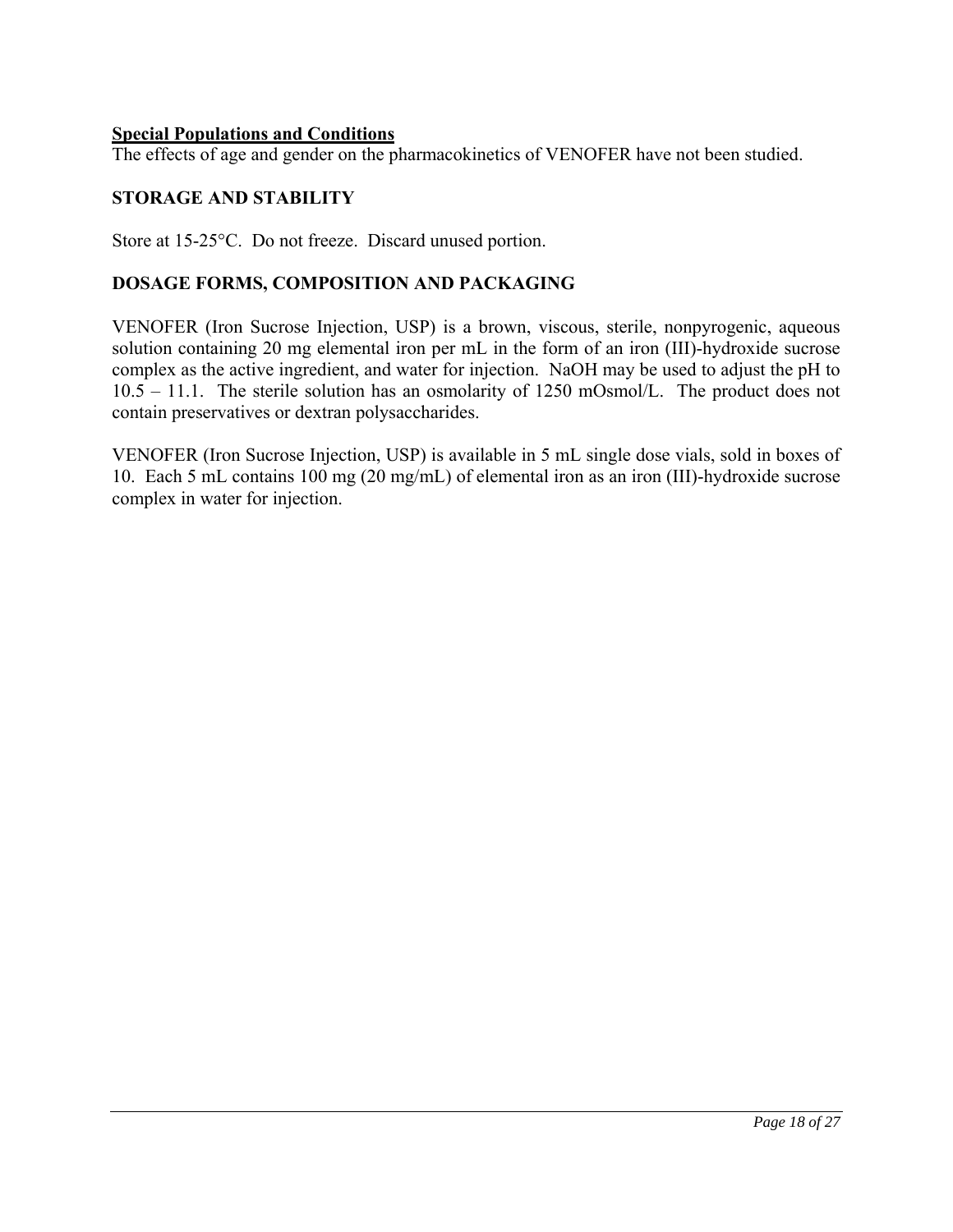# **PART II: SCIENTIFIC INFORMATION**

# **PHARMACEUTICAL INFORMATION**

#### **Drug Substance**

| Proper name: Iron Sucrose |                                                                                                                                                                                                  |
|---------------------------|--------------------------------------------------------------------------------------------------------------------------------------------------------------------------------------------------|
|                           | Chemical name: Iron (III)-hydroxide sucrose complex<br>Ferric-hydroxide Sucrose Complex<br>Saccharated Iron Oxide                                                                                |
|                           | Molecular formula and molecular mass:                                                                                                                                                            |
| Molecular formula:        | $[Na_2Fe_5O_8(OH) \cdot 3(H_2O)]_n \cdot m(C_{12}H_{22}O_{11})$<br>$n =$ the degree of iron polymerization and $m =$ the number of<br>sucrose molecules in complex with the iron (III)-hydroxide |
| Molecular mass:           | Approximately 43,200 daltons                                                                                                                                                                     |
|                           | Structural formula: Exact structural formula not known.                                                                                                                                          |
|                           | Physicochemical properties: Iron sucrose is a brown, viscous, aqueous solution with a<br>total iron content of $3.50 - 3.90\%$ w/w and a pH of $10.5 -$<br>11.0.                                 |

# **CLINICAL TRIALS**

Six clinical trials were conducted to assess the safety and efficacy of VENOFER. Five studies were conducted in the United States (516 patients) and one was conducted in South Africa (131 patients).

Study A: Hemodialysis Dependent Chronic Kidney Disease (HDD-CKD)

Study A was a multicenter, open-label, historically-controlled study in 101 hemodialysis patients (77 patients with VENOFER treatment and 24 in the historical control group) with iron deficiency anemia. Eligibility for VENOFER treatment included patients undergoing chronic hemodialysis three times weekly, receiving erythropoietin, haemoglobin concentration greater than 8.0 and less than 11.0 g/dL for at least two consecutive weeks, transferrin saturation  $\leq 20\%$ , and serum ferritin  $\leq 300$  ng/mL. The mean age of the patients in the treatment group was 65 years with the age range being 31 to 85 years of age. The erythropoietin dose was to be held constant throughout the study. The protocol did not require administration of a test dose; however, some patients received a test dose at the physician's discretion. Exclusion criteria included significant underlying disease, asthma, active inflammatory disease, or serious bacterial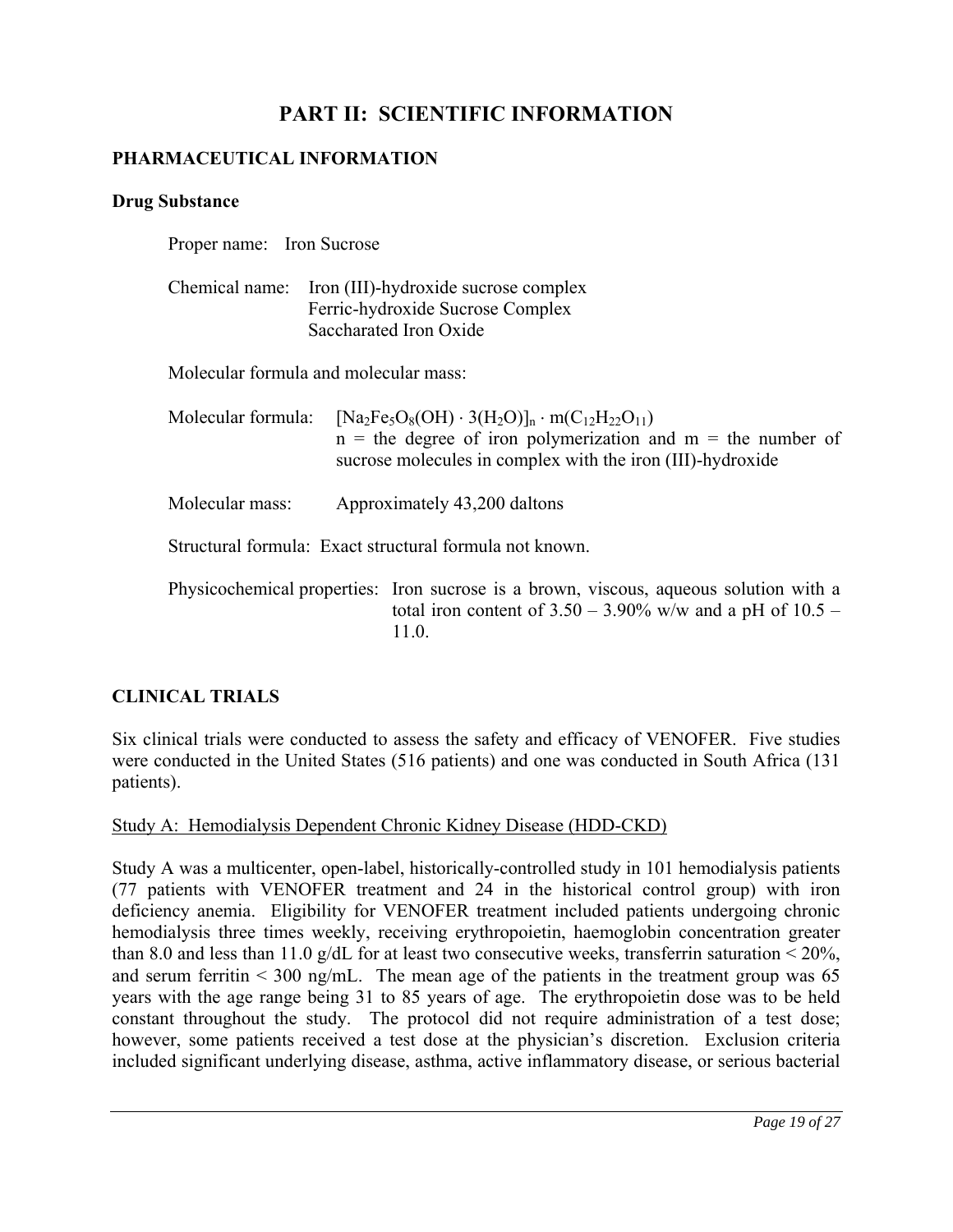or viral infection. VENOFER 5 mL (one vial) containing 100 mg of elemental iron was administered through the dialysis line at each dialysis session either as slow injection or a saline diluted slow infusion for a total of 10 dialysis sessions with a cumulative dose of 1000 mg elemental iron. A maximum of 3 vials of VENOFER was administered per week.

No additional iron preparations were allowed until after the Day 57 evaluation. The mean change in haemoglobin from baseline to Day 24 (end of treatment), Day 36, and Day 57 was assessed. The historical control population consisted of 24 patients with similar ferritin levels as patients treated with VENOFER, who were off intravenous iron for at least 2 weeks and who had received erythropoietin therapy with hematocrit averaging 31-36 for at least two months prior to study entry. The mean age of patients in the historical control group was 56 years, with an age range of 29 to 80 years. Patient age and serum ferritin level were similar between treatment and historical control patients. Of the 77 patients in the treatment group, 44 (57%) were male and 33 (43%) were female. The mean baseline haemoglobin and hematocrit, were higher and erythropoietin dose was lower in the historical control population than in the VENOFER treated population.

Patients in the VENOFER treated population showed a statistically significant greater increase in haemoglobin and hematocrit than did patients in the historical control population. See Table 4.

| Efficacy             | End of treatment |                 | 2 week follow-up |                 | 5 week follow-up |                 |  |
|----------------------|------------------|-----------------|------------------|-----------------|------------------|-----------------|--|
| parameters           | <b>VENOFER</b>   | Historical      | <b>VENOFER</b>   | Historical      | <b>VENOFER</b>   | Historical      |  |
|                      | $(n=69)$         | Control         | $(n=73)$         | Control         | $(n=71)$         | Control         |  |
|                      |                  | $(n=18)$        |                  | $(n=18)$        |                  | $(n=15)$        |  |
| Hemoglobin<br>(g/dL) | $1.0\pm0.12**$   | $0.0 \pm 0.21$  | $1.3\pm 0.14**$  | $-0.6 \pm 0.24$ | $1.2\pm 0.17*$   | $-0.1 \pm 0.23$ |  |
| Hematocrit           | $3.1 \pm 0.37**$ | $-0.3 \pm 0.65$ | $3.6\pm0.44**$   | $-1.2 \pm 0.76$ | $3.3 \pm 0.54$   | $0.2 \pm 0.86$  |  |
| $(\%)$               |                  |                 |                  |                 |                  |                 |  |

**Table 4 – Changes from Baseline in Hemoglobin and Hematocrit**

\*\*p<0.01 and \*p<0.05 compared to historical control from ANCOVA analysis with baseline haemoglobin, serum ferritin and erythropoietin dose as covariates.

# Study B: Hemodialysis Dependent Chronic Kidney Disease (HDD-CKD)

Study B was a multicenter, open label study of VENOFER (Iron Sucrose Injection, USP) in 23 iron deficient hemodialysis patients who had been discontinued from iron dextran due to intolerance. Eligibility criteria and VENOFER administration were otherwise identical to Study A. The mean age of the patients in this study was 53 years, with ages ranging from 21-79 years. Of the 23 patients enrolled in the study, 10 (44%) were male and 13 (56%) were female. The ethnicity breakdown of patients enrolled in this study was as follows: Caucasian (35%); Black (35%); Hispanic (26%); Asian (4%). The mean change from baseline to the end of treatment (Day 24) in haemoglobin, hematocrit, and serum iron parameters was assessed.

All 23 enrolled patients were evaluated for efficacy. Statistically significant increases in mean haemoglobin (1.1 $\pm$ 0.2 g/dL), hematocrit (3.6 $\pm$ 0.6%), serum ferritin (266.3 $\pm$ 30.3 ng/mL) and transferrin saturation (8.7±2.0%) were observed from baseline to end of treatment.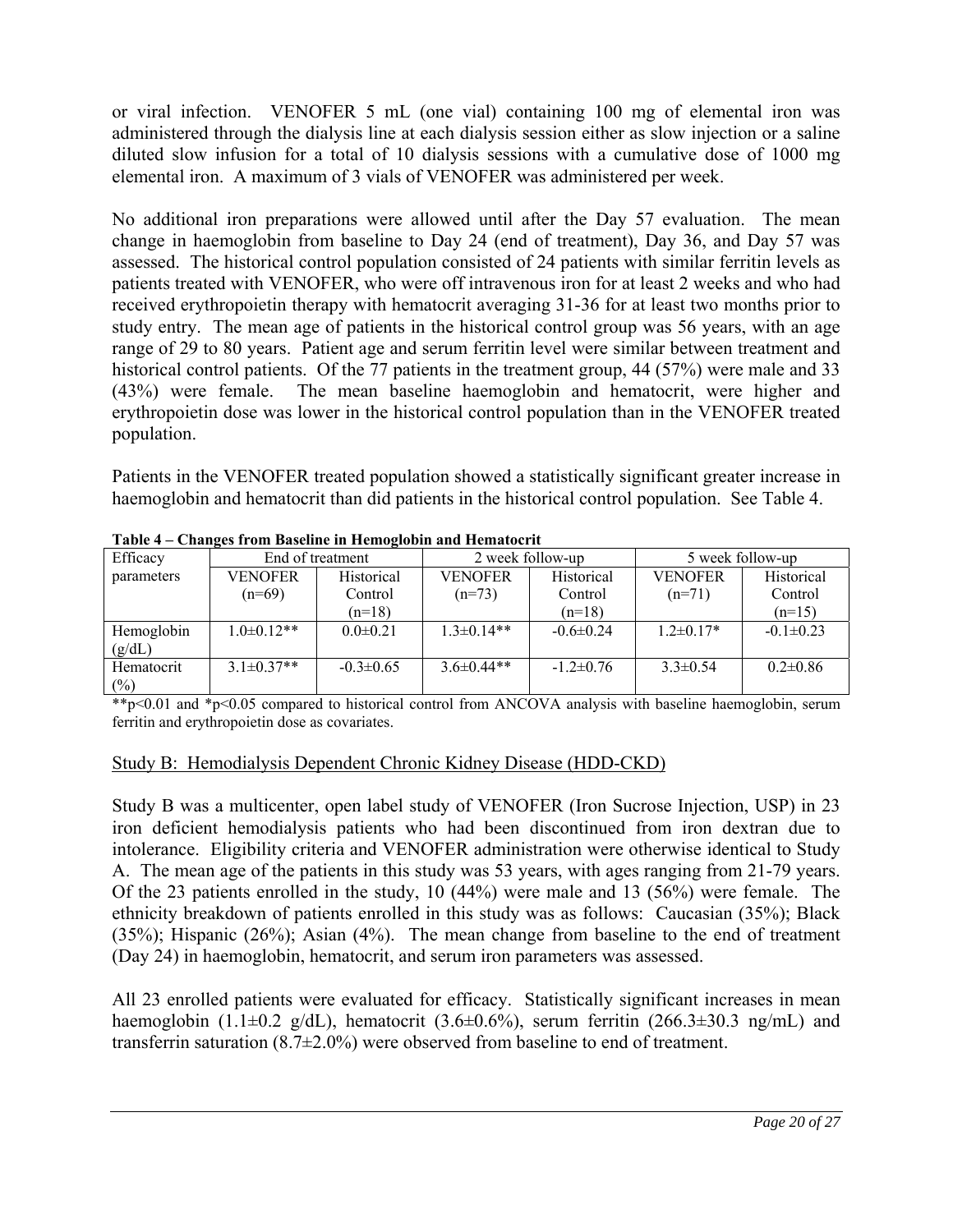# Study C: Hemodialysis Dependent Chronic Kidney Disease (HDD-CKD)

Study C was a multicenter, open-label, two period (treatment followed by observation period) study in iron deficient hemodialysis patients. Eligibility for this study included chronic hemodialysis patients with a haemoglobin less than or equal to 10 g/dL, a serum transferrin saturation less than or equal to 20%, and a serum ferritin less than or equal to 200 ng/mL, who were undergoing maintenance hemodialysis 2 to 3 times weekly. The mean age of the patients enrolled in this study was 41 years, with ages ranging from 16-70 years. Of 130 patients evaluated for efficacy in this study, 68 (52%) were male and 62 (48%) were female. The ethnicity breakdown of patients enrolled in this study was as follows: Caucasian (23%); Black (23%); Asian (5%); Other (mixed ethnicity) (49%). Forty-eight percent of the patients had previously been treated with oral iron. Exclusion criteria were similar to those in studies A and B. VENOFER was administered in doses of 100 mg during sequential dialysis sessions until a pre-determined (calculated) total dose of iron was administered.

Patients received VENOFER at each dialysis session, two to three times weekly. One hour after the start of each session, 5 mL iron sucrose (100 mg iron) in 100 mL 0.9% NaCl was administered into the hemodialysis line. A 50 mg dose (2.5 mL) was given to patients within two weeks of study entry. Patients were treated until they reached an individually calculated total iron dose based on baseline haemoglobin level and body weight. Twenty-seven patients (20%) were receiving erythropoietin treatment at study entry and they continued to receive the same erythropoietin dose for the duration of the study.

Changes from baseline to observation week 2 and observation week 4 (end of study) were analyzed.

The modified intention-to-treat population consisted of 131 patients. Significant (p<0.0001) increases from baseline in mean haemoglobin (1.7  $g/dL$ ), hematocrit (5%), serum ferritin (434.6 ng/mL), and serum transferrin saturation (14%) were observed at week 2 of the observation period and these values remained significantly increased ( $p<0.0001$ ) at week 4 of the observation period.

# Study D: Non-Dialysis-Dependent Chronic Kidney Disease (NDD-CKD)

Study D was a randomized, open-label, multicenter, active-controlled study of the safety and efficacy of oral iron versus intravenous iron sucrose (VENOFER) in NDD-CKD patients with or without erythropoietin therapy. Erythropoietin therapy was stable for 8 weeks prior to randomization. In the study, 188 patients with NDD-CKD, transferrin saturation  $\leq$ 25%, ferritin  $\leq$ 300 ng/mL and an average baseline haemoglobin of  $\leq$ 11.0 g/dL were randomized to receive oral iron (325 mg ferrous sulfate three times daily for 56 days) or VENOFER (either 200 mg over 2-5 minutes 5 times within 14 days or two 500 mg infusions on Day 1 and Day 14, administered over 3.5-4 hours). Of the 188 randomized patients, 182 were treated and followed for up to 56 days. Efficacy assessments were measured on days 14, 28, 42 and 56. The mean age of the 91 treated patients in the VENOFER group was 61.6 years (range 25 to 86 years) and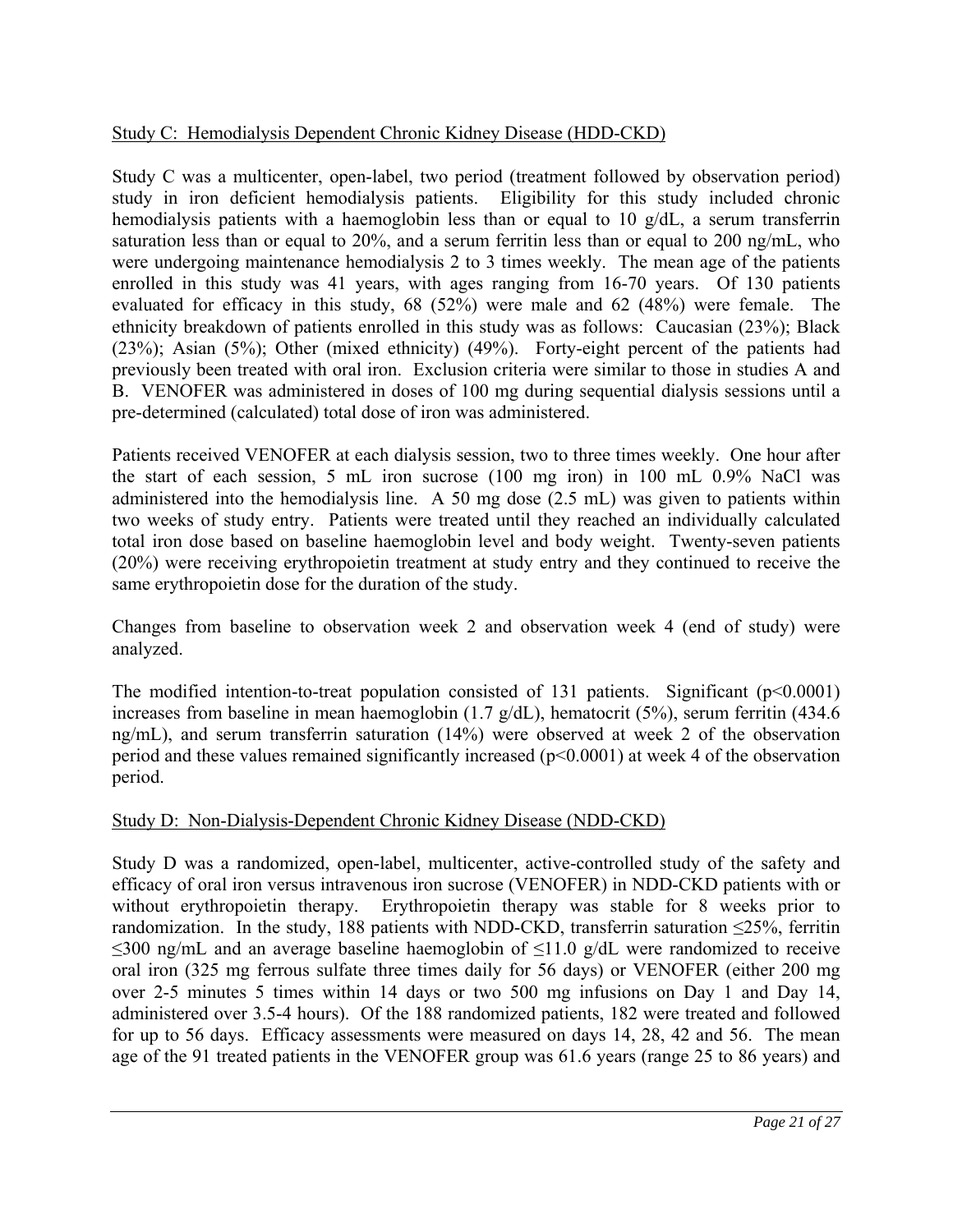64 years (range 21 to 86 years) for the 91 patients in the oral iron group. Ethnicity breakdown of the patients in the VENOFER group was as follows: Caucasian (60.4%), Black (34.1%), Hispanic (3.3%), Other (2.2%). Ethnicity breakdown for the oral iron group was: Caucasian (50.5%), Black (44.0%), Hispanic (4.4%), Other (1.1%). Patient demographic characteristics were not significantly different between the groups.

A statistically significant greater proportion of VENOFER subjects (35/79; 44.3%) compared to oral iron subjects (23/82; 28%) had an increase in haemoglobin  $\geq 1$  g/dL at any time during the study (p=0.03). In patients  $\geq 65$  years of age, the proportion of subjects achieving  $\geq 1.0$  g/dL increase in haemoglobin from baseline was 53% (20/38) in the VENOFER group compared to 23% (10/43) in the oral iron group. In patients <65 years of age, the proportion of subjects achieving  $\geq$ 1.0 g/dL increase in haemoglobin from baseline was 37% (15/41) in the VENOFER group compared to 33% (13/39) in the oral iron group. A statistically significant greater proportion of VENOFER treated patients (31/79; 39.2%) compared to oral iron treated patients (1/82; 1.2%) had an increase in haemoglobin  $\geq$  1 g/dL and ferritin  $\geq$  160 ng/mL at any time during the study ( $p < 0.0001$ ).

# Study E: Peritoneal Dialysis Dependent Chronic Kidney Disease (PDD-CKD)

Study E was a randomized [2:1 treatment:control], open-label, multicenter study comparing PDD-CKD patients receiving erythropoietin and IV iron to PDD-CKD patients receiving erythropoietin alone without iron supplementation. In the study 126 patients with PDD-CKD, stable erythropoietin for 8 weeks, transferrin saturation  $\leq 25\%$ , ferritin  $\leq 500$  ng/mL and an average baseline haemoglobin of  $\leq$ 11.5 g/dL were randomized to receive either no iron or VENOFER (300 mg in 250 mL 0.9% NaCl over 1.5 hours on Day 1 and Day 15 and 400 mg in 250 mL 0.9% NaCl over 2.5 hours on Day 29). Of the 126 randomized patients, 121 were treated and followed for up to 71 days. Efficacy assessments were measured on days 15, 29, 43, 57 and 71. The mean age of the 75 treated patients in the VENOFER/erythropoietin group was 51.9 years (range 21 to 81 years) and 52.8 years (range 23 to 77 years) for the 46 patients in the erythropoietin alone group. Ethnicity breakdown of the patients in the VENOFER/erythropoietin group was as follows: Black  $(21.3\%)$ , Caucasian  $(36.0\%)$ , Hispanic  $(32.0\%)$ , Other  $(10.7\%)$ . Ethnicity breakdown for the erythropoietin alone group was: Black (15.2%), Caucasian (30.4%), Hispanic (43.5%), Other (10.9%). Patient demographic characteristics were not significantly different between the groups.

Patients in the VENOFER/erythropoietin group had statistically significant greater mean change from baseline to the highest haemoglobin value (1.3 g/dL) compared to subjects who received erythropoietin alone  $(0.6 \text{ g/dL})$  (p=0.0028). Additionally, statistically significant greater mean changes from baseline to the highest ferritin and transferrin saturation values were observed for subjects who received VENOFER/erythropoietin (574.6 ng/mL and 18.2%, respectively) compared to subjects who received erythropoietin only (5.5 ng/mL and 10.4%, respectively)  $(p<0.0001$  and  $p=0.0098$ , respectively). A statistically significant greater proportion of subjects treated with VENOFER/erythropoietin (59.1%) had an increase in haemoglobin of  $\geq 1$  g/dL during the study compared to the subjects who received erythropoietin only (33.3%) (p=0.0273).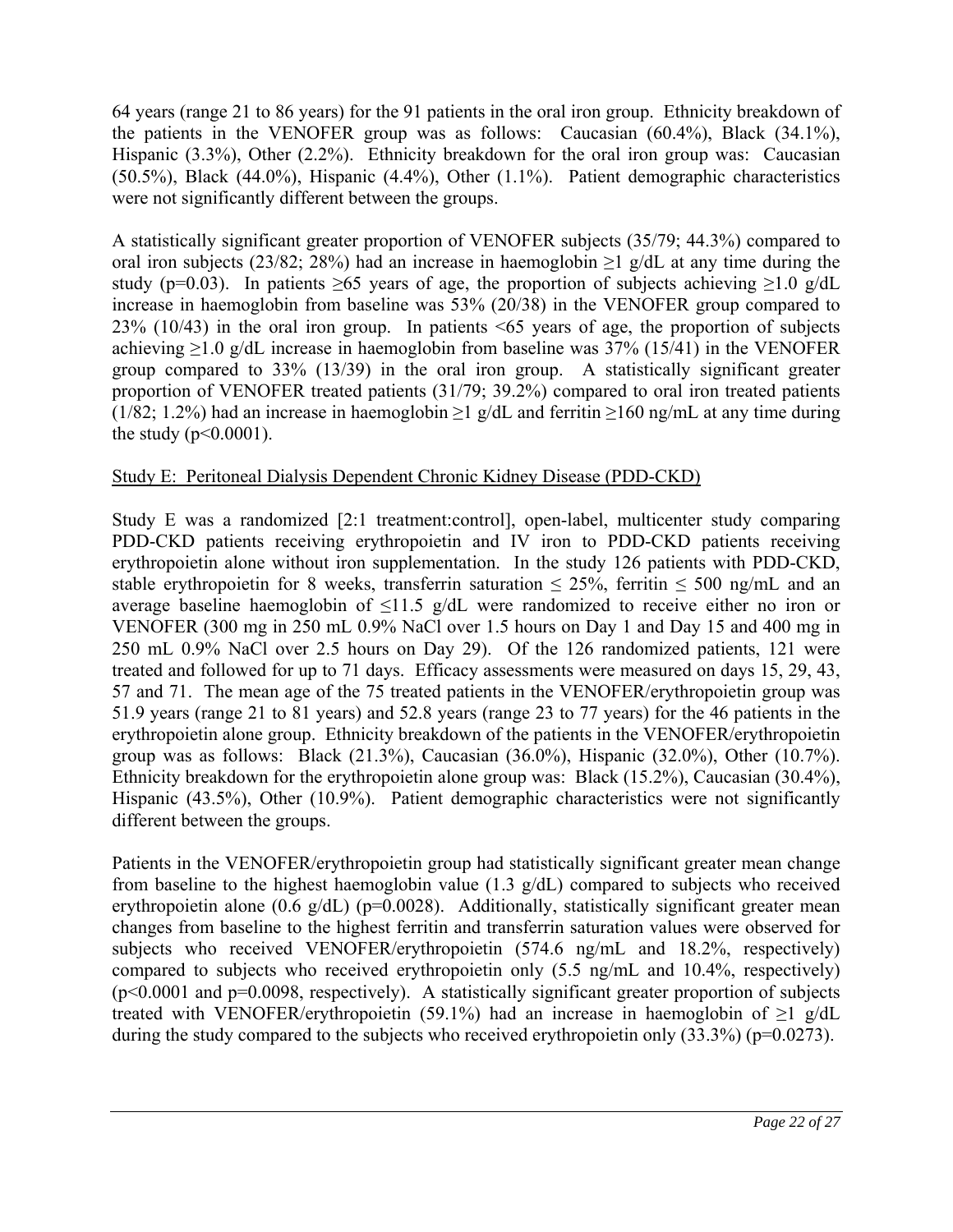# **DETAILED PHARMACOLOGY**

#### **Human**

#### **Pharmacodynamics:**

Following intravenous administration of VENOFER, iron sucrose is dissociated by the reticuloendothelial system into iron and sucrose. In 22 chronic hemodialysis patients on erythropoietin therapy who completed treatment with iron sucrose at 100 mg of iron three times weekly for three weeks, significant increases in serum iron (12.8 μg/dL) and serum ferritin (266.3 ng/mL) and significant decreases in total iron binding capacity  $(-46.7 \text{ µg/dL})$  occurred four weeks from the initiation of iron sucrose treatment. Eligibility for this study included haemoglobin  $\leq 11$  g/dL and a ferritin  $\leq 800$  ng/mL or TSAT  $\geq 50\%$ . The mean patient age in the 23 treated (10 male and 13 female) patients was 53 years (range 21-79), mean weight 70.9 kg (range of 43-112 kg), mean haemoglobin 10.4 g/dL and mean baseline serum ferritin 50.7 ng/mL.

#### **Pharmacokinetics:**

In 12 adults with iron deficiency anemia (11 females and 1 male) treated with 7 mg of iron per kg body weight (maximum 500 mg of iron) intravenous doses of VENOFER over 2.5 to 3.5 hours, the iron component had a total clearance of 0.64 L/h, steady state apparent volume of distribution of 11.4 L and the initial volume of distribution  $(Vd_c)$  of 3.4 L. The total clearance was lower following the 500 mg dose than following the 100 mg dose. The volumes of distribution were comparable to the results obtained in the non anemic patients.

Fifty eight point one (58.1)% of the sucrose was eliminated in urine in 4 h and 90.5% in 24 h. Only 4.8% of the iron was eliminated via renal excretion over the first 24 h. By 72 hours the cumulative percentage (5.02%) was essentially unchanged. The urinary excretion of sucrose and iron was comparable to the results obtained in healthy adults following the administration of a 100 mg dose.

Eligibility for this study included iron deficient (ferritin  $\leq$  20 ng/L and no other causes of anemia) patients with a haemoglobin between 9.0 to 13.5 g/dL in males and 9.0 to 12.5 g/dL in females, with a BMI within 20% of ideal. The mean patient age was 31 years (range 18-55), mean weight 66.6 kg (range of 55-96 kg), mean BMI 24.4 (range 19.8-29) kg/m<sup>2</sup>, mean haemoglobin 11.1 g/dL and mean baseline serum ferritin 3.7 ng/mL. The ferritin level was obtained on Day 1, 2 and 3 following dosing and peaked on Day 2 with a value of 293 (SD 81) ng/mL.

Since iron disappearance from serum depends on the need for iron in the iron stores and iron utilizing tissues of the body, serum clearance of iron is expected to be more rapid in iron deficient patients compared to healthy individuals.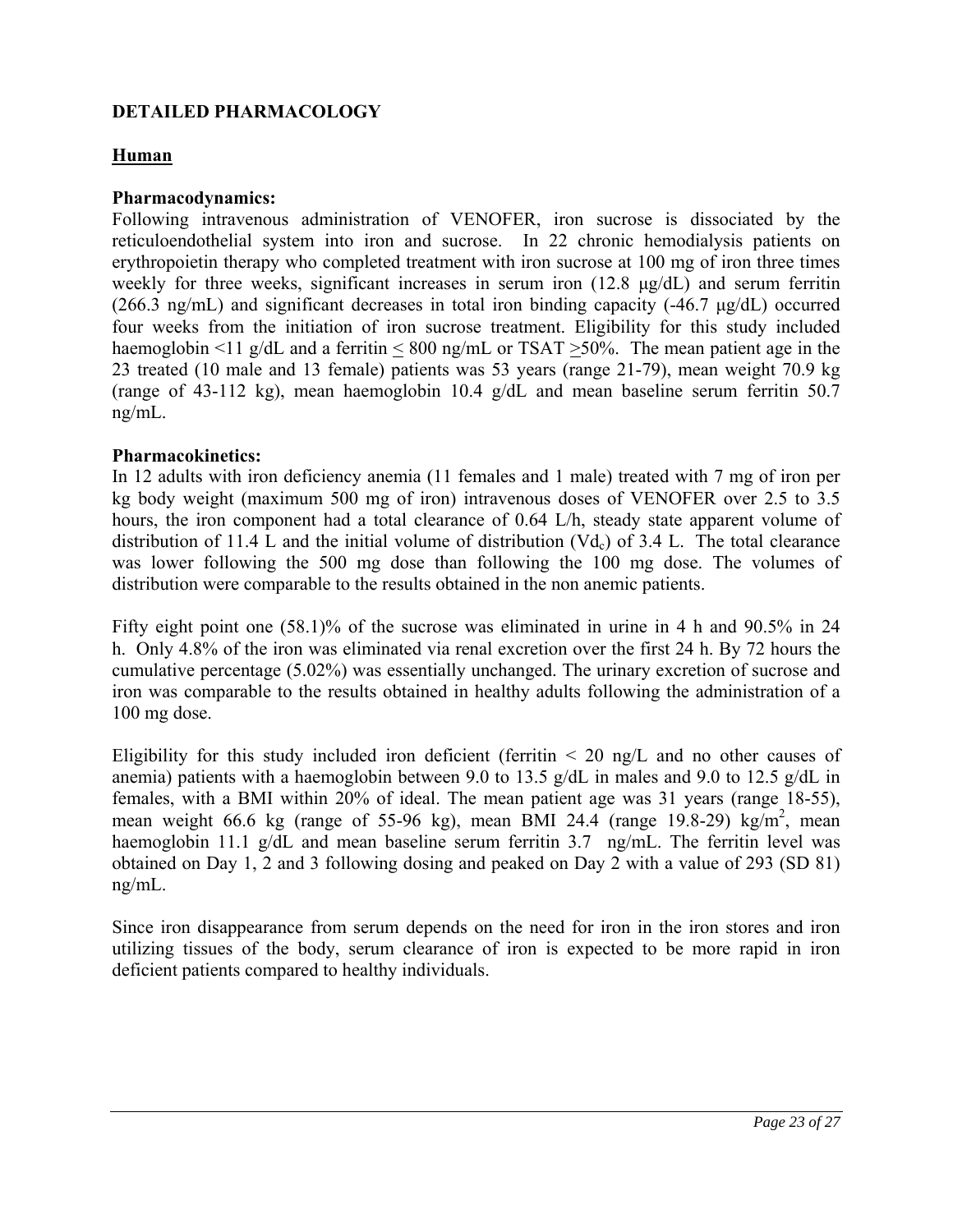# **TOXICOLOGY**

## **Acute Toxicity**

Studies in mice and rats indicated that intravenously administered iron sucrose was non-lethal at doses below 75 mg iron/kg. The  $LD_{50}$  of IV iron sucrose was lower for rats than mice and for male rats compared with female rats, with that of male rats being 140 mg iron/kg, and that of females 236 mg iron/kg.

### **Repeat-Dose Toxicity**

In repeat-dosing studies in both beagles and rats, no mortality was seen at doses up to 30 mg iron/kg, administered over 1 hour three times a week for 13 weeks. Signs of toxicity from iron overload were seen in the liver, spleen and kidneys at 10 and 30 mg iron/kg.

In the beagles, liver and spleen enlargement was observed in most dogs receiving the 30 mg iron/kg dose, and liver enlargement was seen in most males receiving 10 mg iron/kg. There was a clear dose-related increase in the liver weight for both sexes, with some exceptionally high individual values, particularly at 30 mg iron/kg/dose. Group mean spleen weight was increased to a statistically significant degree for both sexes receiving the 30 mg iron/kg/dose. Dose-related iron deposition was observed mainly within macrophages and primarily in the liver, spleen and kidneys. In the liver, increased perivascular fibrosis and associated cellularity were seen at all doses and hepatocyte necrosis was noted at the 30 mg iron/kg dose. Extramedullary hematopoiesis was noted in the liver and spleen in dogs receiving 10 or 30 mg iron/kg/dose.

The non-toxic dose in rats and dogs was considered to be 3 mg iron/kg/dose administered three times weekly [9 mg iron/kg/week].

In a dog study with a seven-year observation period, haematological changes were widely evident following red cell transfusion or IV administration of 100-300 mg iron as iron sucrose five times a week for 6-10 weeks. Liver function tests and histopathology did not demonstrate cirrhosis. Tissue iron overload was well tolerated in these dogs with the notable exception of the development of blindness in all animals due to retinal changes resembling retinitis pigmentosis beginning about 3 years after iron administration.

#### **Mutagenicity and Genotoxicity**

The Ames test, with or without metabolic activation, *in vitro* mouse lymphoma forward mutation test, mouse micronucleus test, and *in vitro* human lymphocyte chromosome aberration test were conducted with iron sucrose. No mutagenicity or genotoxicity was demonstrated.

#### **Carcinogenicity**

No long-term studies in animals have been performed to evaluate the carcinogenic potential of **VENOFER** 

# **Reproduction**

VENOFER at IV doses up to 15 mg iron/kg/dose [about 10 times the maximum recommended human dose for a 70 kg person] given three times a week was found to have no effect on fertility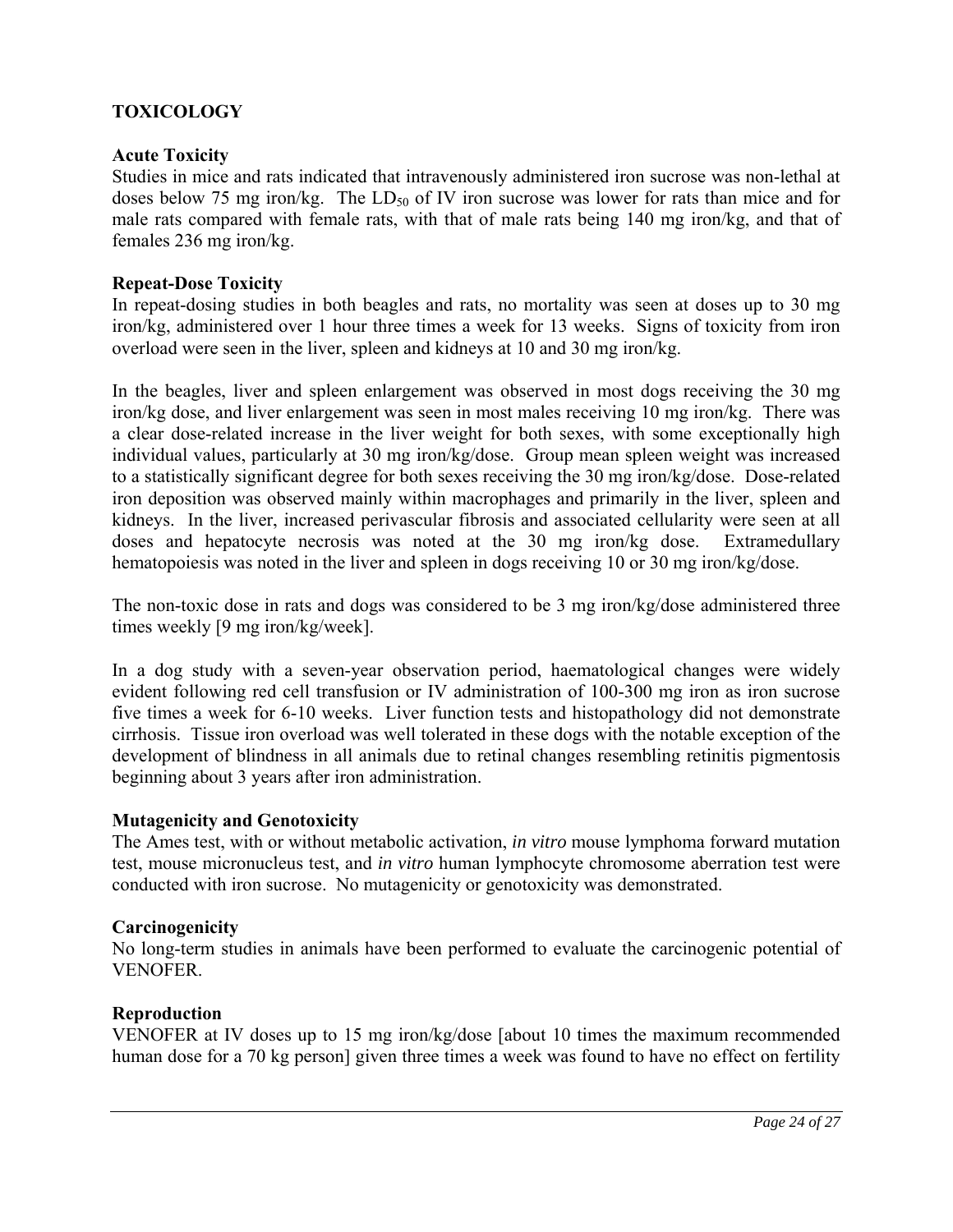and reproductive performance of male and female rats.

# **REFERENCES [**

- 1. National Kidney Foundation. K/DOQI Clinical Practice Guidelines for Anemia of Chronic Kidney Disease, 2000. *Am J Kidney Dis* 37: S182-S238.
- 2. Charytan C, Levin A, Al-Saloum M, et al. Efficacy and Safety of Iron Sucrose for Iron Deficiency in Patients with Dialysis-Associated Anemia: North American Clinical Trial. *Am J Kidney Dis* 37 (2): 300-307, 2001.
- 3. Van Wyck DB, Cavallo G, Spinowitz BS, et al. Safety and Efficacy of Iron Sucrose in Patients Sensitive to Iron Dextran: North American Clinical Trial. *Am J Kidney Dis* 36 (1): 88-97, 2000.
- 4. Danielson BG et al. Pharmacokinetics of iron (III)-hydroxide sucrose complex after a single intravenous dose in healthy volunteers. *Arzneim-Forsch/Drug Res* 46(I); 6: 615- 621, 1996.
- 5. Beshara S, Lundqvist H, Sundin J, et al. Kinetic analysis of  ${}^{52}$ FE-labeled iron (III) hydroxide-sucrose complex following bolus administration using positron emission tomography. *Brit J of Haematology* 104: 288-295, 1999.
- 6. Pribilla W. Animal experiments investigating the iron transfer between mother and fetus after the intravenous administration of iron. *Acta Haemat* 12: 371-384, 1954.
- 7. Wöhler F. The iron supply to the fetus. Reprinted from *Archiv für Kinderheilkunde* 155 (3), 1957.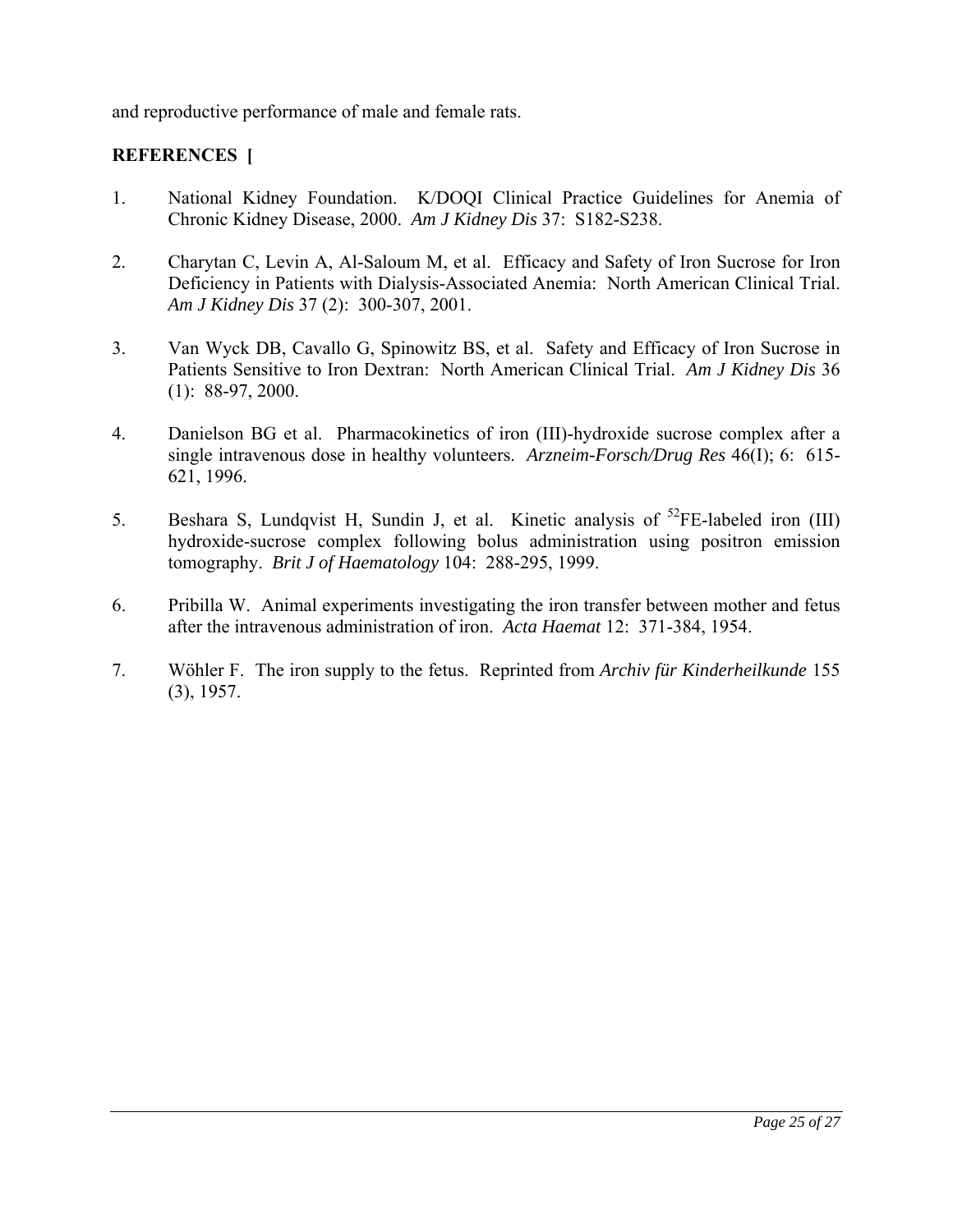#### **PART III: CONSUMER INFORMATION**

#### **VENOFER Iron Sucrose Injection, USP**

This leaflet is part III of a three-part "Product Monograph" published when VENOFER was approved for sale in Canada and is designed specifically for Consumers. This leaflet is a summary and will not tell you everything about VENOFER. Contact your doctor or pharmacist if you have any questions about the drug.

#### **ABOUT THIS MEDICATION**

#### **What the medication is used for:**

VENOFER is used in the treatment of iron deficiency anemia in dialysis dependent or non-dialysis-dependent chronic kidney disease patients.

#### **What it does:**

VENOFER is used to replenish body iron stores in dialysis dependent or non-dialysis-dependent chronic kidney disease patients. Iron deficiency may be caused by blood loss during dialysis, increased production of red blood cells secondary to erythropoietin use, and insufficient absorption of iron from the gastrointestinal tract. Iron is needed to make haemoglobin, which allows red blood cells to carry oxygen throughout the body. Most dialysis patients require intravenous iron to maintain sufficient iron stores.

#### **When it should not be used:**

The use of VENOFER is contraindicated in patients with too much iron (iron overload) in their body, patients with known hypersensitivity (allergy or sensitivity) to VENOFER, and patients with anemia not caused by iron deficiency.

#### **What the medicinal ingredient is:**

Iron sucrose

#### **What the important nonmedicinal ingredients are:**

For a full listing of nonmedicinal ingredients see Part I of the Product Monograph.

#### **What dosage forms it comes in:**

5 mL Single Dose Vials, 20 mg elemental iron/mL

#### **WARNINGS AND PRECAUTIONS**

BEFORE you use VENOFER talk to your doctor or pharmacist if:

- You are hypersensitive to injectable iron products;
- You have symptoms of iron overload (see **Overdose**);
- You are pregnant or planning to become pregnant.
- You are breastfeeding or planning to breastfeed. Animal studies show that Venofer is excreted in breast milk.

Low blood pressure has been reported frequently in hemodialysis patients receiving intravenous iron.

Only a qualified doctor or other healthcare professional should administer VENOFER. VENOFER is not intended for administration by patient.

The safety and effectiveness of VENOFER in pediatric patients has not been established.

Caution should be used when administering VENOFER to elderly patients, usually starting with the lowest dose.

### **INTERACTIONS WITH THIS MEDICATION**

Drug interactions involving VENOFER have not been studied. Oral iron should not be administered together with other injectable iron preparations. Like other injectable iron preparations, VENOFER may reduce the absorption of oral iron preparations.

### **PROPER USE OF THIS MEDICATION**

#### **Usual dose:**

Only a qualified doctor or other healthcare professional should administer VENOFER. VENOFER is not intended for administration by patient.

Recommended Adult Dosage:

The dose of VENOFER is expressed in terms of mg of elemental iron.

Chronic Kidney Disease Patients not on Dialysis: VENOFER is administered as a total cumulative dose of 1000 mg over a 14 day period, either as a 200 mg slow intravenous injection on 5 different occasions within the 14 day period, or as an infusion of 500 mg of VENOFER over a period of 4 hours on day 1 and day 14. Patients weighing less than 70 kg may require longer infusion times.

Hemodialysis Patients: VENOFER is administered as a 100 mg slow intravenous injection or as an infusion of 100 mg per consecutive hemodialysis session for a total cumulative dose of 1000 mg.

Peritoneal Dialysis Patients: VENOFER is administered as a total cumulative dose of 1000 mg in 3 divided doses within a 28 day period: 2 infusions of 300 mg *over 1.5 hours* 14 days apart followed by one 400 mg infusion *over 2.5 hours* 14 days later.

#### **Overdose:**

In case of drug overdose, seek emergency medical attention, even if there are no symptoms.

Symptoms associated with overdosage or infusing VENOFER too rapidly include low blood pressure, headache, vomiting, nausea, dizziness, joint aches, a burning, pricking or tingling feeling, abdominal and muscle pain, swelling, and cardiovascular collapse